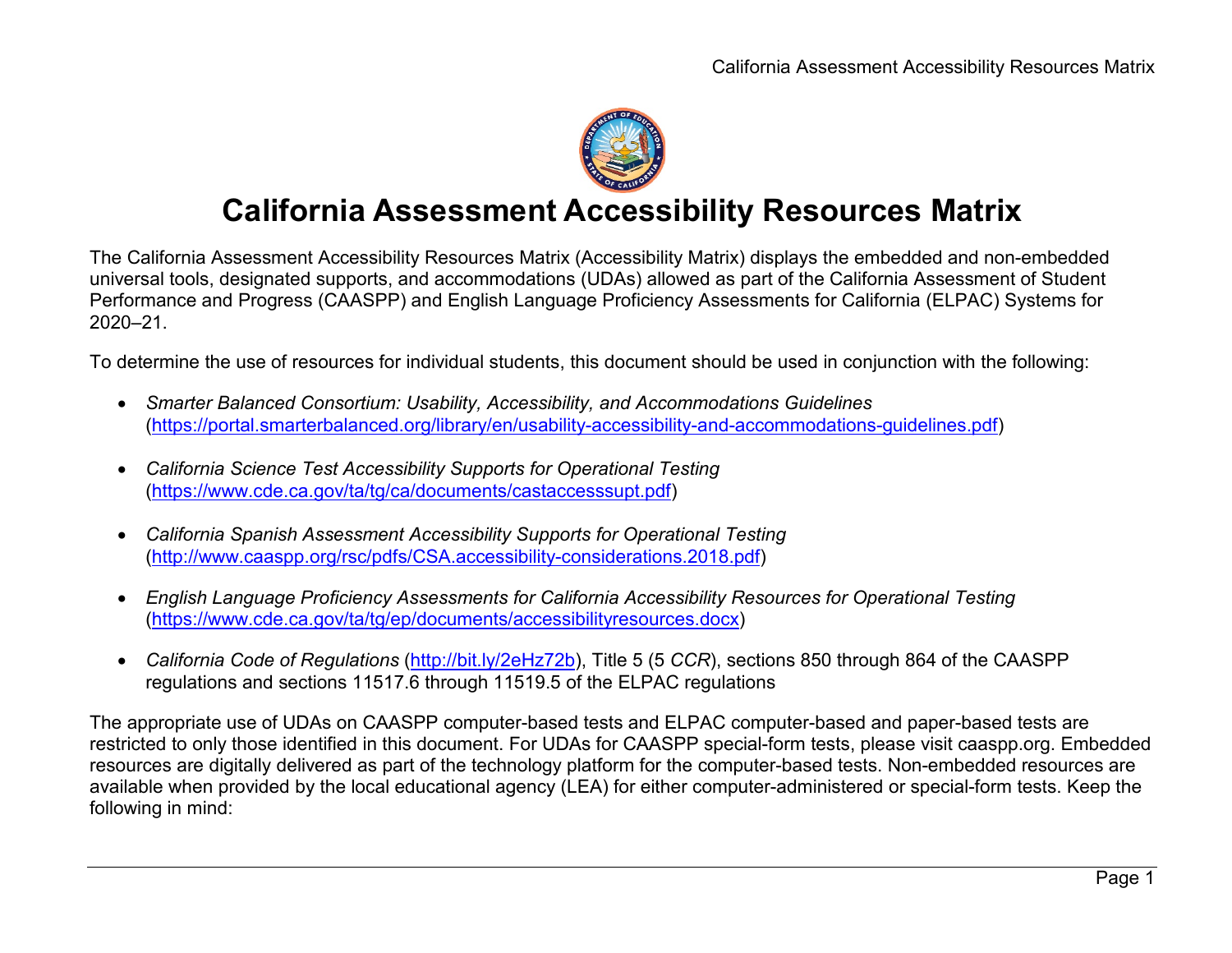- Some embedded UDAs are available only for specific items (i.e., test questions) or specific domains for which they are allowed.
- If a non-embedded resource is shown to be available for "allowed items," it may be used only for the specific items for which the embedded version of the resource is available.
- The accessibility resources in the Accessibility Matrix identified as UDAs are available for the listed, approved assessments and do not change the construct of what is being assessed. Students who receive these accessibility resources will receive a valid score.

The Accessibility Matrix contains five parts:

Part 1[—Universal Tools](#page-1-0)

Part 2[—Designated Supports](#page-9-0)

Part 3[—Accommodations](#page-21-0)

Part 4[—Instructional Supports and Resources for the Alternate Assessments](#page-30-0)

Part 5[—Unlisted Resources](#page-32-0)

<span id="page-1-0"></span>Note that Part 5—Unlisted Resources includes a list of pre-identified unlisted resources that have been determined to change the construct being measured.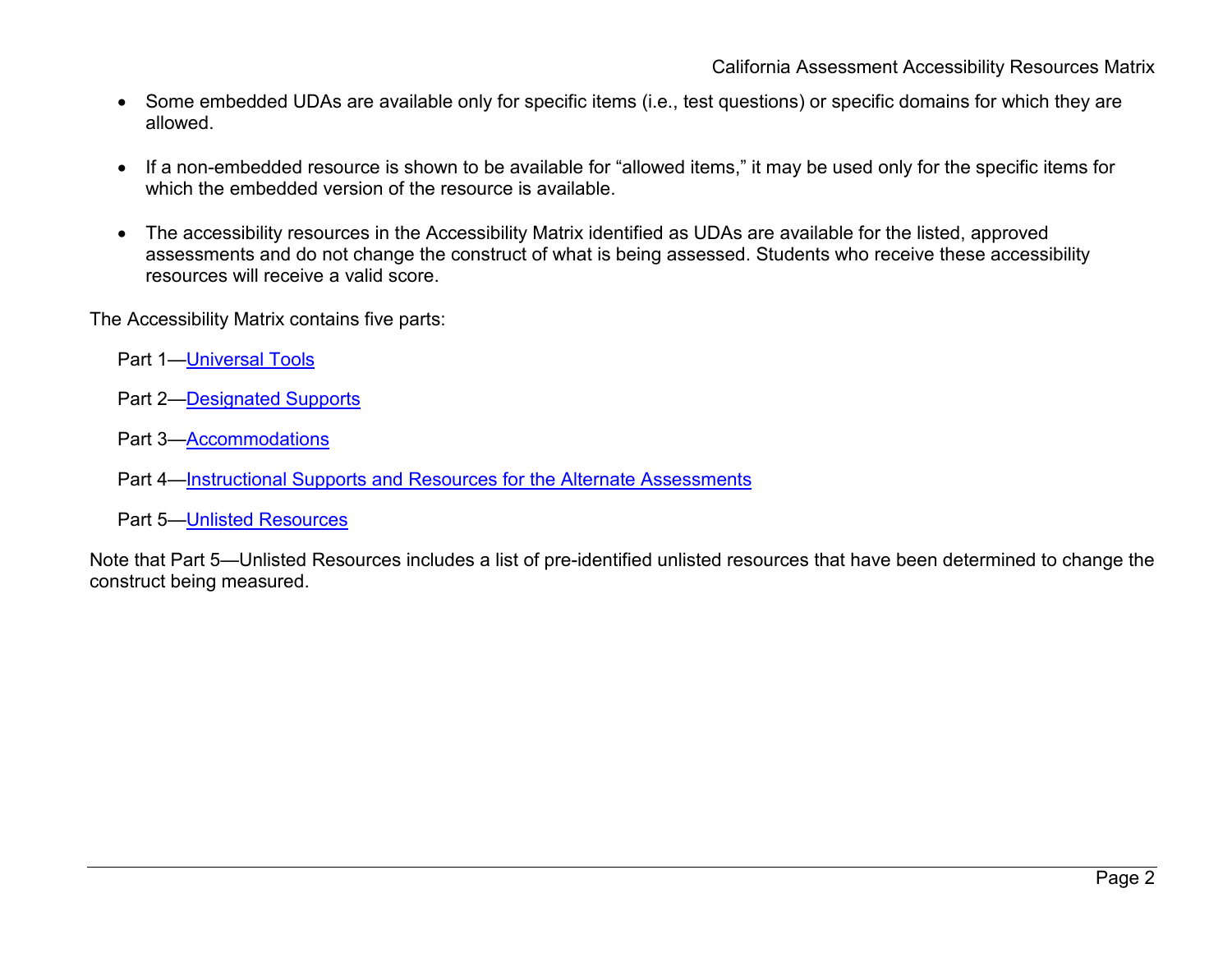# **Part 1—Universal Tools**

Universal tools are available to *all* students on the basis of student preference and selection.

The table below shows the available embedded (EM) and non-embedded (Non-EM) universal tools for the following California tests: Smarter Balanced and California Alternate Assessment (CAA) for English language arts/literacy (ELA), mathematics, and science; California Science Test (CAST); the California Spanish Assessment (CSA); the computer-based ELPAC (ELPAC-CBA); and the paper-based ELPAC (ELPAC-P).

| <b>Universal</b><br>Tool | <b>EM</b> | <b>Non</b><br>-EM | <b>ELA</b> | Math | <b>CAST</b> | <b>CSA</b> | <b>ELPAC</b><br>$-CBA$ | <b>ELPAC</b><br>-P | <b>Description</b>                                                                                                                                                                                                                                                                                                                                                                                                                                                                                                                                                                                                                                                                         |
|--------------------------|-----------|-------------------|------------|------|-------------|------------|------------------------|--------------------|--------------------------------------------------------------------------------------------------------------------------------------------------------------------------------------------------------------------------------------------------------------------------------------------------------------------------------------------------------------------------------------------------------------------------------------------------------------------------------------------------------------------------------------------------------------------------------------------------------------------------------------------------------------------------------------------|
| <b>Breaks</b>            | Yes       | Yes               | <b>Yes</b> | Yes  | Yes         | Yes        | Yes                    | Yes                | For CAASPP the number of items per session can<br>be flexibly defined based on the student's need.<br>Students may take a break when needed. Students<br>may require extra time to complete the assessment<br>if using this resource.<br>For the ELPAC, breaks, including those during<br>testing over more than one day, between the<br>domains are permitted. Breaks may be permitted<br>for students who need additional time to finish<br>testing in a domain to allow for rescheduling.<br>However breaks in the middle of a domain as<br>identified in the students individualized education<br>program (IEP) are allowed as an accommodation.<br>Refer to the breaks accommodation. |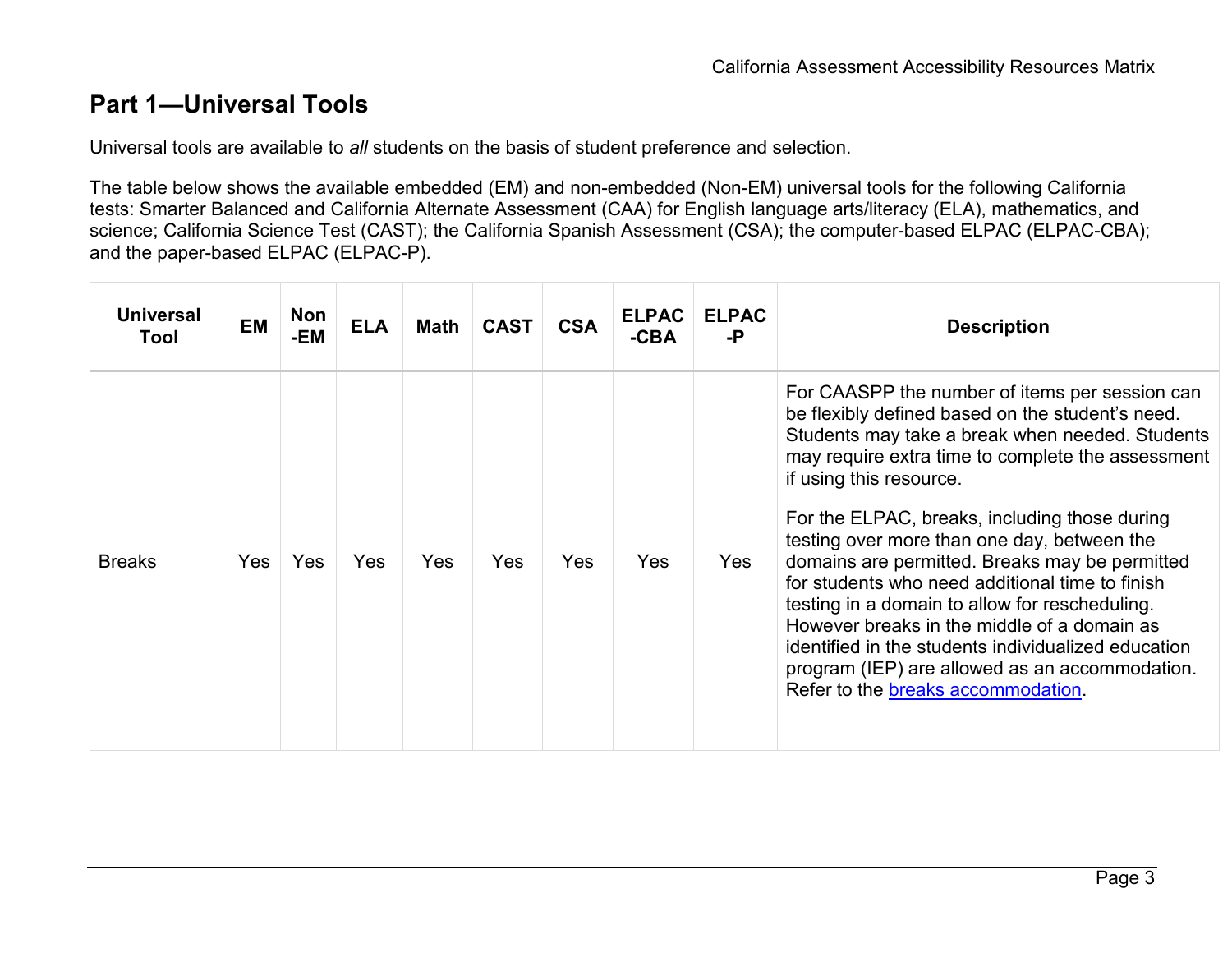| <b>Universal</b><br>Tool  | <b>EM</b> | <b>Non</b><br>-EM | <b>ELA</b> | <b>Math</b> | <b>CAST</b> | <b>CSA</b> | <b>ELPAC</b><br>$-CBA$ | <b>ELPAC</b><br>-Р | <b>Description</b>                                                                                                                                                                                                                                                                                                                                                                                                                                                                                                                                                                               |
|---------------------------|-----------|-------------------|------------|-------------|-------------|------------|------------------------|--------------------|--------------------------------------------------------------------------------------------------------------------------------------------------------------------------------------------------------------------------------------------------------------------------------------------------------------------------------------------------------------------------------------------------------------------------------------------------------------------------------------------------------------------------------------------------------------------------------------------------|
| Calculator                | Yes       | <b>No</b>         | <b>No</b>  | Yes         | Yes         | <b>No</b>  | <b>No</b>              | <b>No</b>          | An embedded on-screen digital calculator can be<br>accessed for calculator-allowed items when<br>students select the calculator button.<br>For mathematics, this tool is available only on the<br>specific items for which the Smarter Balanced Item<br>Specifications indicated as appropriate in grades<br>6-8 and grade 11.<br>For science, this tool is available as a four-function<br>calculator for grade 5 and a scientific calculator for<br>grade 8 and high school.<br>Because the CAAs are administered in a one-on-<br>one setting, this resource is not applicable to the<br>CAAs. |
| <b>Digital</b><br>notepad | Yes       | <b>No</b>         | Yes        | Yes         | Yes         | Yes        | Yes                    | No                 | This tool is used for making notes about an item. It<br>is item-specific and available through the end of<br>the test segment.                                                                                                                                                                                                                                                                                                                                                                                                                                                                   |
| English<br>dictionary     | Yes       | Yes               | Yes        | <b>No</b>   | <b>No</b>   | <b>No</b>  | <b>No</b>              | <b>No</b>          | An English dictionary is available for the full-write<br>portion of an ELA performance task, but not for<br>short paragraph responses. A full-write is the<br>second part of a performance task.                                                                                                                                                                                                                                                                                                                                                                                                 |
| English<br>glossary       | Yes       | <b>No</b>         | Yes        | Yes         | Yes         | No         | <b>No</b>              | No                 | Grade- and context-appropriate definitions of<br>specific construct-irrelevant terms are shown, in<br>English, in a pop-up window on the screen.                                                                                                                                                                                                                                                                                                                                                                                                                                                 |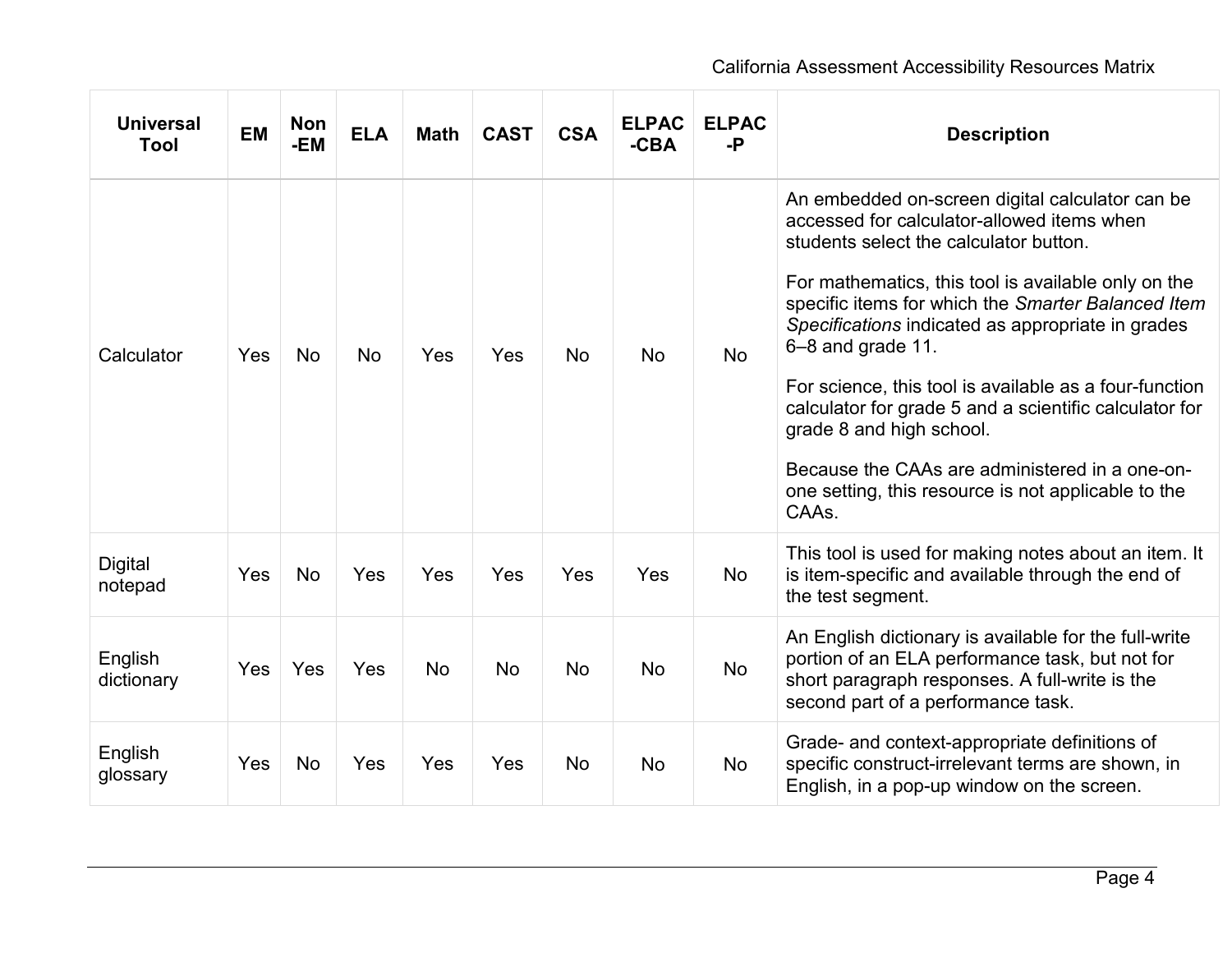| <b>Universal</b><br><b>Tool</b>   | <b>EM</b> | <b>Non</b><br>-EM | <b>ELA</b> | <b>Math</b> | <b>CAST</b> | <b>CSA</b> | <b>ELPAC</b><br>$-CBA$ | <b>ELPAC</b><br>$-P$ | <b>Description</b>                                                                                                                                                                                                                                                                                          |
|-----------------------------------|-----------|-------------------|------------|-------------|-------------|------------|------------------------|----------------------|-------------------------------------------------------------------------------------------------------------------------------------------------------------------------------------------------------------------------------------------------------------------------------------------------------------|
| English<br>thesaurus              | Yes       | Yes               | Yes        | <b>No</b>   | <b>No</b>   | <b>No</b>  | <b>No</b>              | <b>No</b>            | A thesaurus is available for the full-write portion of<br>an ELA performance task, and not available for<br>short-paragraph responses. A thesaurus contains<br>synonyms of terms in the text with which a student<br>interacts on the assessment. A full write is the<br>second part of a performance task. |
| Expandable<br>items               | Yes       | <b>No</b>         | Yes        | Yes         | Yes         | Yes        | Yes                    | <b>No</b>            | Each item can be expanded so it takes up a larger<br>portion of the screen.                                                                                                                                                                                                                                 |
| Expandable<br>passages            | Yes       | <b>No</b>         | Yes        | Yes         | Yes         | Yes        | Yes                    | <b>No</b>            | Each passage or stimulus can be expanded so it<br>takes up a larger portion of the screen.                                                                                                                                                                                                                  |
| Global notes                      | Yes       | <b>No</b>         | Yes        | <b>No</b>   | <b>No</b>   | <b>No</b>  | <b>No</b>              | No                   | Global notes is a notepad that is available for ELA<br>performance tasks in which students complete a<br>full write; it is not for short-paragraph responses. A<br>full write is the second part of a performance task.<br>The student selects the notepad icon for the<br>notepad to appear.               |
| Highlighter<br>(embedded)         | Yes       | <b>No</b>         | Yes        | Yes         | Yes         | Yes        | Yes                    | Yes                  | The highlighter is a digital tool for marking desired<br>text, item questions, and item answers or parts of<br>them with a color.                                                                                                                                                                           |
| Highlighter<br>(non-<br>embedded) | <b>No</b> | Yes               | <b>No</b>  | <b>No</b>   | <b>No</b>   | <b>No</b>  | <b>No</b>              | Yes                  | A highlighter may be used in the test book in<br>grades two through twelve.                                                                                                                                                                                                                                 |
| Keyboard<br>navigation            | Yes       | <b>No</b>         | Yes        | Yes         | Yes         | Yes        | Yes                    | <b>No</b>            | Navigation through text can be accomplished by<br>using a keyboard (using the function keys instead<br>of a mouse).                                                                                                                                                                                         |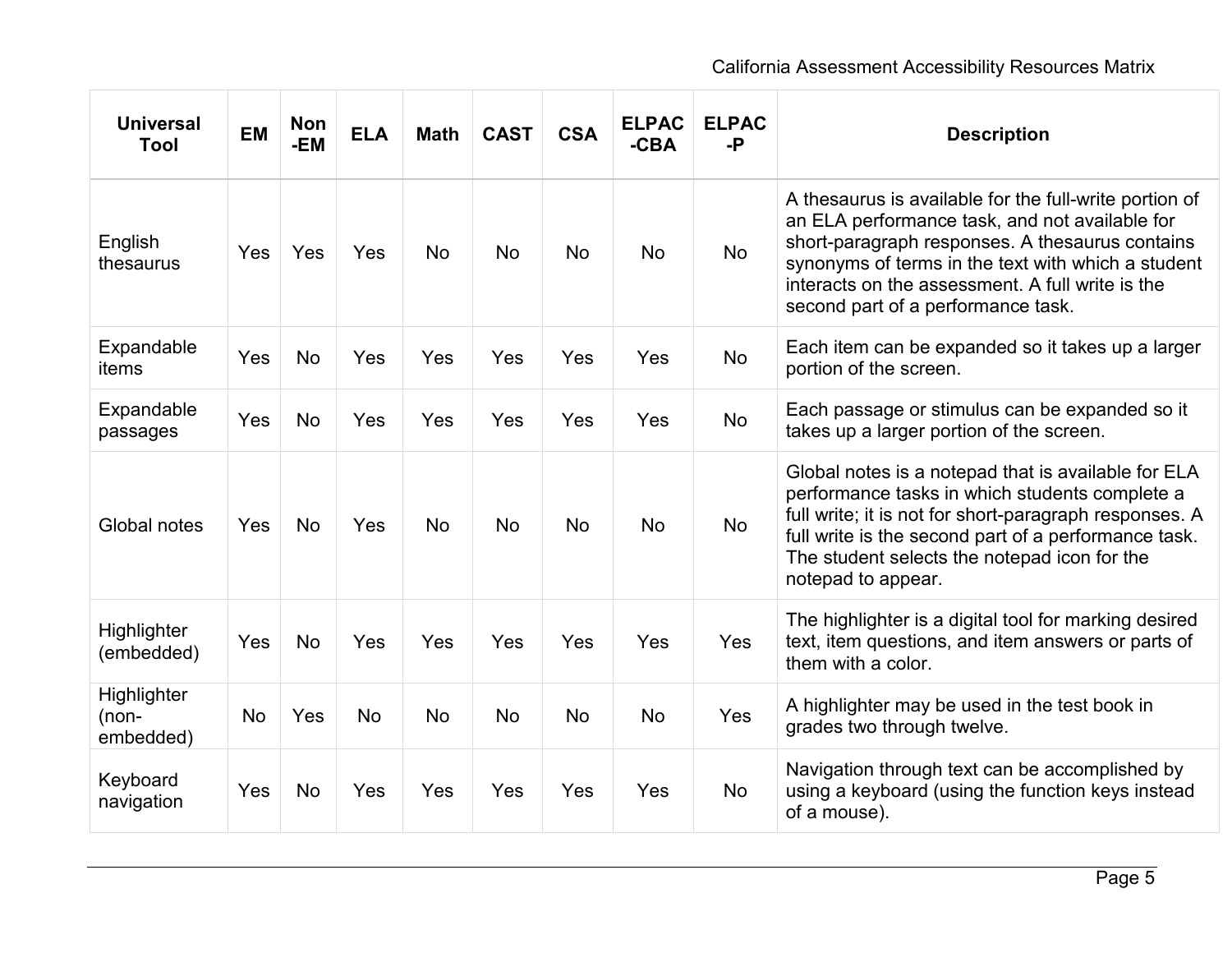| <b>Universal</b><br>Tool                                                             | <b>EM</b> | <b>Non</b><br>-EM | <b>ELA</b> | <b>Math</b> | <b>CAST</b> | <b>CSA</b> | <b>ELPAC</b><br>$-CBA$ | <b>ELPAC</b><br>-P | <b>Description</b>                                                                                                                                                                                          |
|--------------------------------------------------------------------------------------|-----------|-------------------|------------|-------------|-------------|------------|------------------------|--------------------|-------------------------------------------------------------------------------------------------------------------------------------------------------------------------------------------------------------|
| Line reader<br>(embedded)                                                            | Yes       | <b>No</b>         | Yes        | Yes         | Yes         | Yes        | Yes                    | <b>No</b>          | The student uses an on-screen tool to assist in<br>reading by raising and lowering the tool for each<br>line of text on the screen.                                                                         |
| Line reader<br>(non-<br>embedded)                                                    | <b>No</b> | Yes               | <b>No</b>  | <b>No</b>   | <b>No</b>   | No         | <b>No</b>              | Yes                | The student may use a paper line reader.                                                                                                                                                                    |
| Mark for<br>review<br>(embedded)                                                     | Yes       | No                | Yes        | Yes         | Yes         | Yes        | Yes                    | <b>No</b>          | This tool allows the student to flag items for future<br>review during the assessment.                                                                                                                      |
| Mark for<br>review (non-<br>embedded)                                                | <b>No</b> | Yes               | <b>No</b>  | <b>No</b>   | <b>No</b>   | No         | <b>No</b>              | Yes                | Students may mark in their test books, including<br>noting items for review, using highlighters in grades<br>2-12. In grades 3-12, students may use other<br>writing utensils in addition to a highlighter. |
| Math tools                                                                           | Yes       | <b>No</b>         | <b>No</b>  | Yes         | Yes         | <b>No</b>  | <b>No</b>              | <b>No</b>          | These digital tools (i.e., embedded ruler,<br>embedded protractor) are used for measurements<br>related to specific items.                                                                                  |
| Oral<br>clarification of<br>test directions<br>by the test<br>examiner in<br>English | <b>No</b> | Yes               | <b>No</b>  | <b>No</b>   | <b>No</b>   | <b>No</b>  | Yes                    | Yes                | The test examiner provides clarification of test<br>directions to students in English.                                                                                                                      |
| Science charts                                                                       | Yes       | <b>No</b>         | <b>No</b>  | <b>No</b>   | Yes         | <b>No</b>  | <b>No</b>              | No                 | These digital tools (i.e., periodic table of the<br>elements and reference sheets) are available for<br>students in grade 8 and high school.                                                                |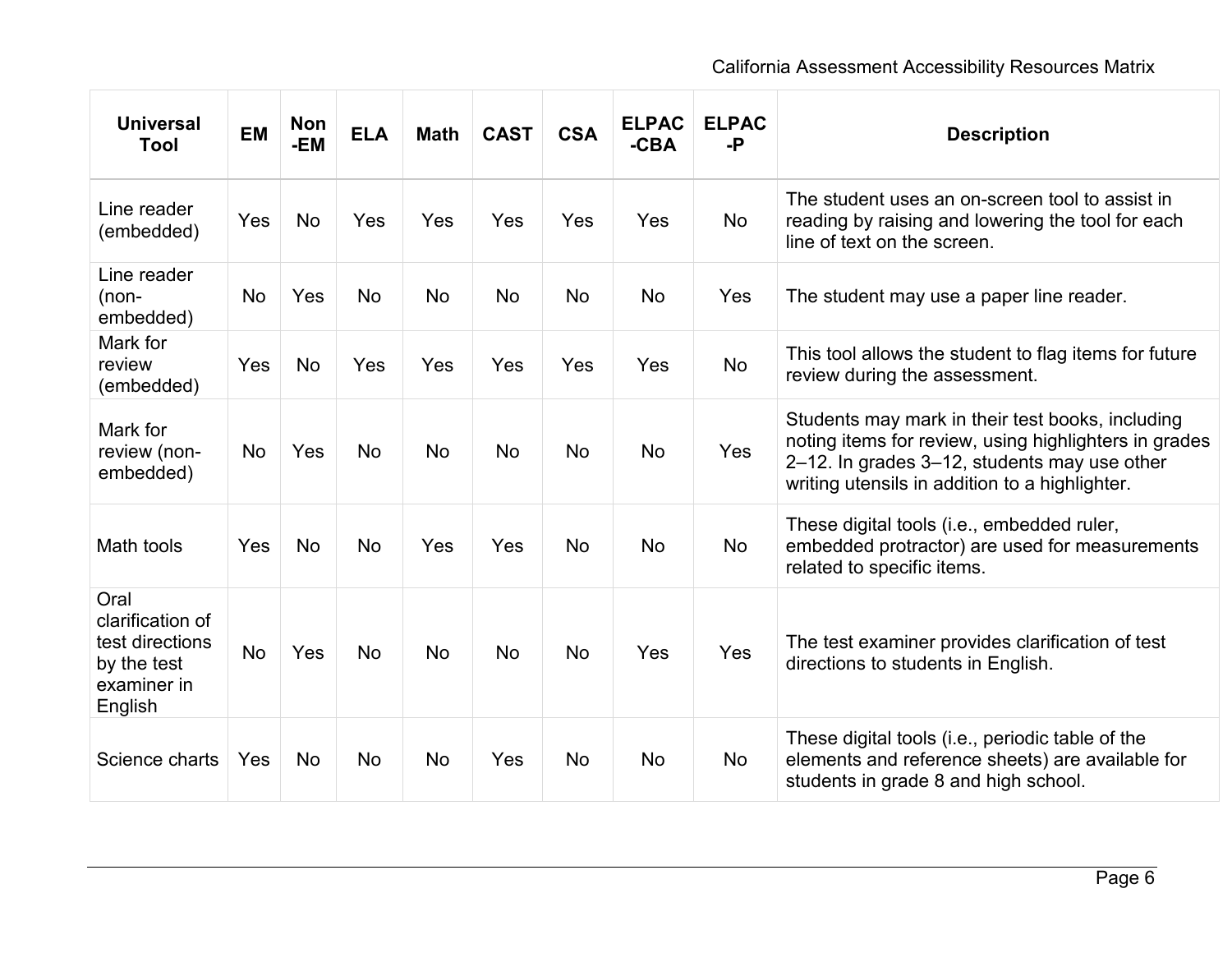| <b>Universal</b><br><b>Tool</b> | <b>EM</b> | <b>Non</b><br>-EM | <b>ELA</b> | <b>Math</b> | <b>CAST</b> | <b>CSA</b> | <b>ELPAC</b><br>$-CBA$ | <b>ELPAC</b><br>$-P$ | <b>Description</b>                                                                                                                                                                                                                                                                                                                                                                                                                                                                                                                                                                                                                                                         |
|---------------------------------|-----------|-------------------|------------|-------------|-------------|------------|------------------------|----------------------|----------------------------------------------------------------------------------------------------------------------------------------------------------------------------------------------------------------------------------------------------------------------------------------------------------------------------------------------------------------------------------------------------------------------------------------------------------------------------------------------------------------------------------------------------------------------------------------------------------------------------------------------------------------------------|
| Science tools                   | Yes       | <b>No</b>         | No         | <b>No</b>   | Yes         | <b>No</b>  | <b>No</b>              | <b>No</b>            | These digital tools (i.e., analog clock, laboratory<br>equipment) are available for all grade levels.                                                                                                                                                                                                                                                                                                                                                                                                                                                                                                                                                                      |
| Scratch paper                   | No        | Yes               | Yes        | Yes         | Yes         | Yes        | Yes                    | Yes                  | Students may use blank scratch paper to make<br>notes, write computations, record responses, or<br>create graphic organizers.<br>Only plain paper or lined paper is appropriate for<br><b>ELA and ELPAC.</b><br>Graph paper is required beginning in grade 6 and<br>can be used on all math assessments. A<br>whiteboard with marker may be used as scratch<br>paper.<br>As long as the construct being measured is not<br>impacted, assistive technology devices, including<br>low-tech assistive technology (Math Window), are<br>permitted to make notes, including the use of<br>digital graph paper. The use of assistive devices<br>without the internet is allowed. |
| Spell check                     | Yes       | No                | Yes        | <b>No</b>   | No          | No         | No                     | No                   | The writing tool for checking the spelling of words<br>in student-generated responses, spell check gives<br>only an indication that a word is misspelled. It does<br>not provide the correct spelling. This tool is<br>available only on the specific items for which the<br>Smarter Balanced Item Specifications indicated as<br>appropriate.                                                                                                                                                                                                                                                                                                                             |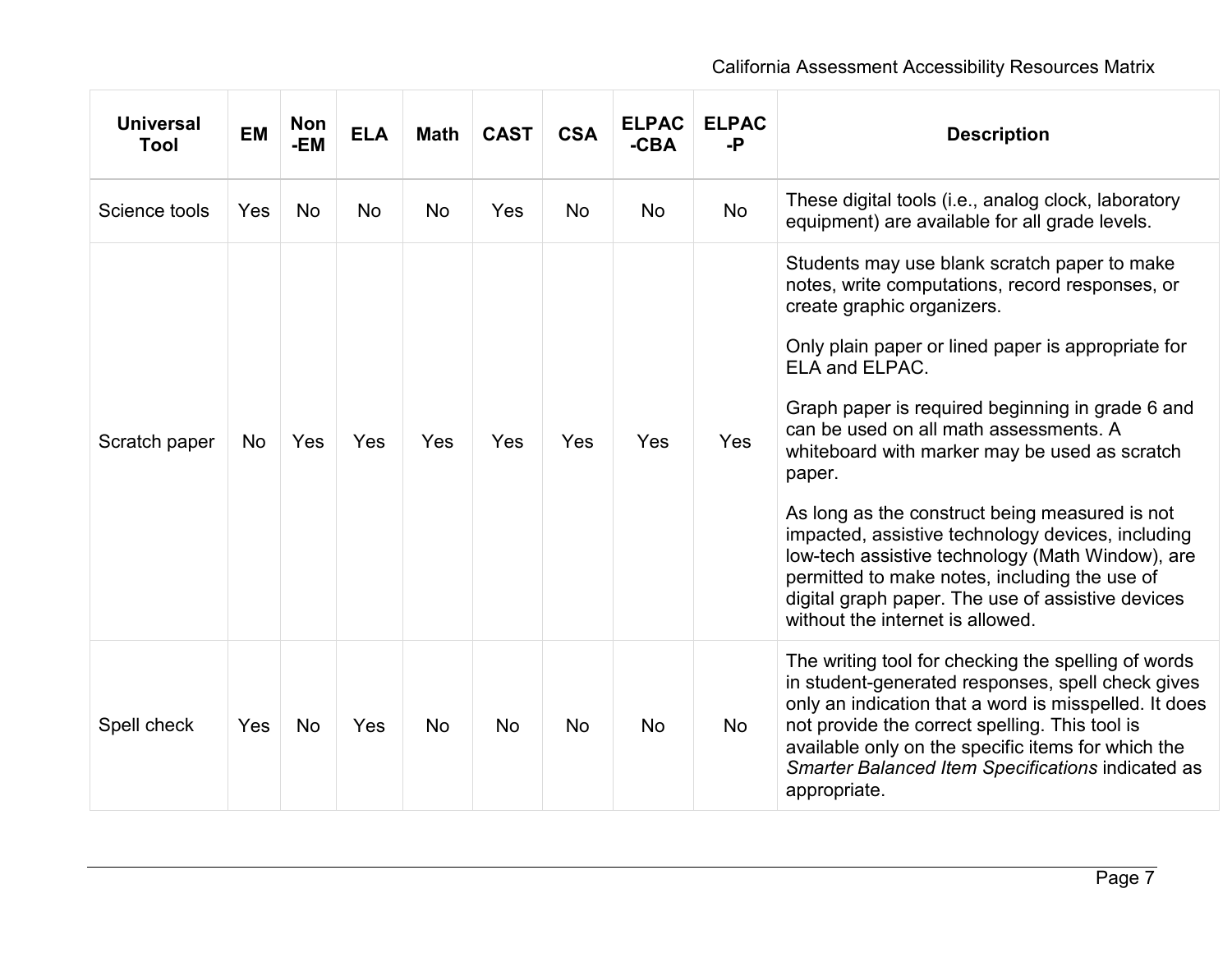| <b>Universal</b><br>Tool              | <b>EM</b> | <b>Non</b><br>-EM | <b>ELA</b> | <b>Math</b> | <b>CAST</b> | <b>CSA</b> | <b>ELPAC</b><br>$-CBA$ | <b>ELPAC</b><br>-P | <b>Description</b>                                                                                                                                                                                                                                                                                                                                                                                                                                                                                                                                                                                                                                                                                                                                                                                                                                 |
|---------------------------------------|-----------|-------------------|------------|-------------|-------------|------------|------------------------|--------------------|----------------------------------------------------------------------------------------------------------------------------------------------------------------------------------------------------------------------------------------------------------------------------------------------------------------------------------------------------------------------------------------------------------------------------------------------------------------------------------------------------------------------------------------------------------------------------------------------------------------------------------------------------------------------------------------------------------------------------------------------------------------------------------------------------------------------------------------------------|
| Strikethrough<br>(embedded)           | Yes       | <b>No</b>         | Yes        | Yes         | Yes         | Yes        | Yes                    | No                 | This tool allows users to cross out answer options.<br>If an answer option is an image, a strikethrough<br>line will not appear, but the image will be grayed<br>out.                                                                                                                                                                                                                                                                                                                                                                                                                                                                                                                                                                                                                                                                              |
| Strikethrough<br>$(non-$<br>embedded) | <b>No</b> | Yes               | No.        | <b>No</b>   | <b>No</b>   | <b>No</b>  | <b>No</b>              | Yes                | Students may use pencils in their test books to<br>strike through images or options.                                                                                                                                                                                                                                                                                                                                                                                                                                                                                                                                                                                                                                                                                                                                                               |
| Test<br>navigation<br>assistant       | <b>No</b> | Yes               | <b>No</b>  | No          | <b>No</b>   | <b>No</b>  | Yes                    | <b>No</b>          | New arrivals and students who are unfamiliar with<br>the test delivery device or are technology novices<br>and do not have the necessary computer skills to<br>participate in the computer-based ELPAC may<br>have a trained test examiner assist with the mouse<br>point-and-click and scroll bar, onscreen tool or<br>button navigation (i.e., back, next, submit, start and<br>stop recording, play speaking, and recording), and<br>keyboarding necessary for starting the test<br>session. The test navigation assistant is allowed to<br>assist only with the technology as indicated by the<br>student. The test navigation assistant can be used<br>during one-on-one or group administrations. The<br>use of keyboarding assistance in the test is not<br>permitted.<br>The test navigation assistant must follow approved<br>guidelines. |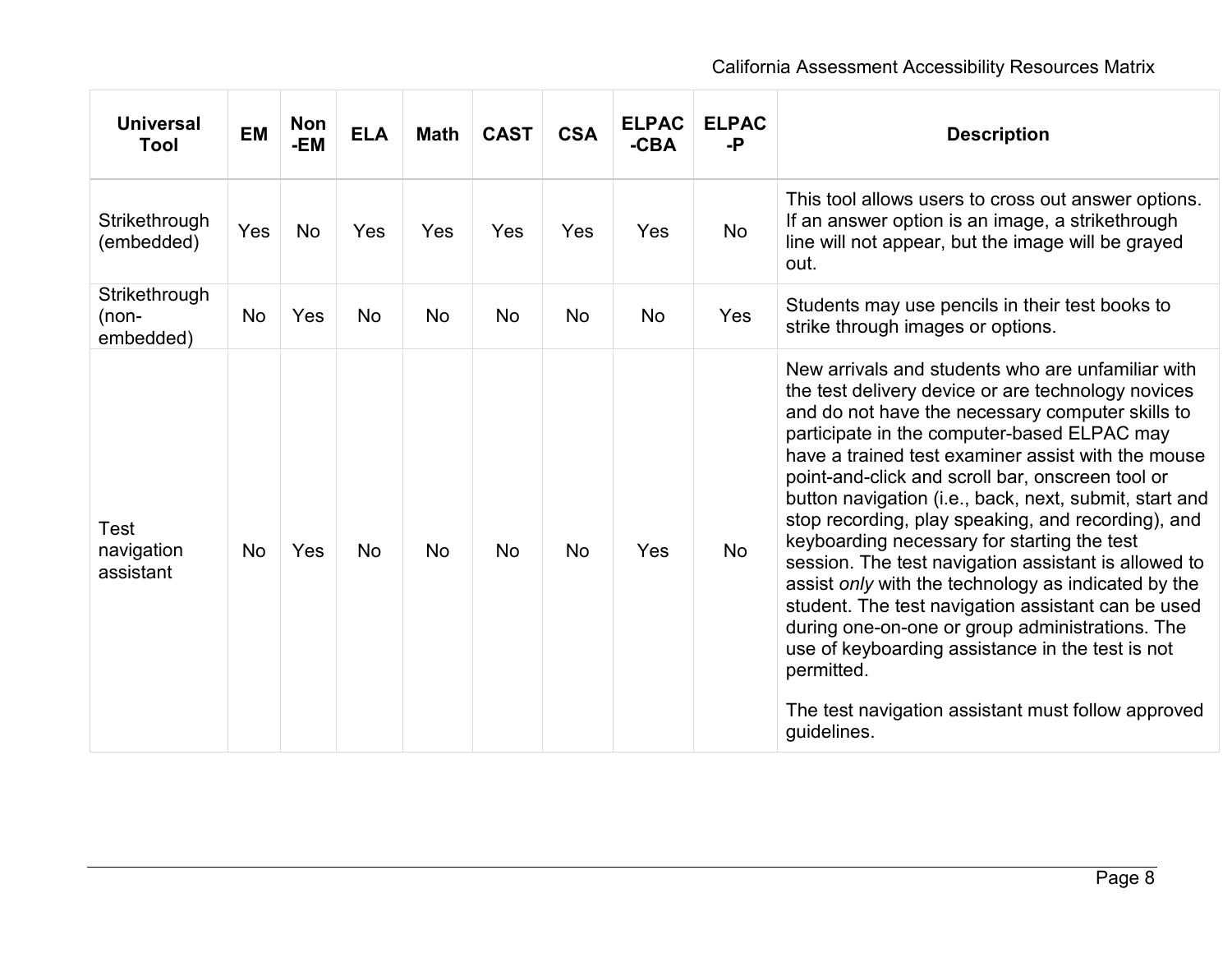| <b>Universal</b><br>Tool          | <b>EM</b> | <b>Non</b><br>-EM | <b>ELA</b> | <b>Math</b> | <b>CAST</b> | <b>CSA</b> | <b>ELPAC</b><br>$-CBA$ | <b>ELPAC</b><br>-P | <b>Description</b>                                                                                                                                                                                                                                                                                                                                                                                                                                                                                                                                                                                      |
|-----------------------------------|-----------|-------------------|------------|-------------|-------------|------------|------------------------|--------------------|---------------------------------------------------------------------------------------------------------------------------------------------------------------------------------------------------------------------------------------------------------------------------------------------------------------------------------------------------------------------------------------------------------------------------------------------------------------------------------------------------------------------------------------------------------------------------------------------------------|
| <b>Translations</b><br>(glossary) | Yes       | <b>No</b>         | <b>No</b>  | <b>No</b>   | <b>No</b>   | Yes        | <b>No</b>              | <b>No</b>          | Translated glossaries are a language support. The<br>translated glossaries are provided for selected<br>construct-irrelevant terms. Embedded translations<br>for these terms appear on the computer screen<br>when students select them. Students with the<br>language glossary setting enabled can view the<br>translated glossary. Students also can select the<br>audio icon next to the glossary term and listen to<br>the audio recording of the glossary.<br>For the CSA, this resource is a universal tool. For<br>math and science, refer to the translations<br>(glossary) designated support. |
| <b>Writing tools</b>              | Yes       | <b>No</b>         | Yes        | Yes         | Yes         | <b>No</b>  | Yes                    | No                 | Selected writing tools (i.e., bold, italic, bullets,<br>undo, and redo) are available for all student-<br>generated responses. For ELA and math, this<br>resource is available for specific items only. For<br>ELPAC this resource is available for grades 3-12.                                                                                                                                                                                                                                                                                                                                        |
| Zoom (in/out)                     | Yes       | <b>No</b>         | Yes        | Yes         | Yes         | Yes        | Yes                    | No.                | The default font size for all tests is 14 point. The<br>student can make text and graphics larger by<br>selecting the [Zoom In] button. The student can<br>select the [Zoom Out] button to return to the default<br>or select a smaller font size.                                                                                                                                                                                                                                                                                                                                                      |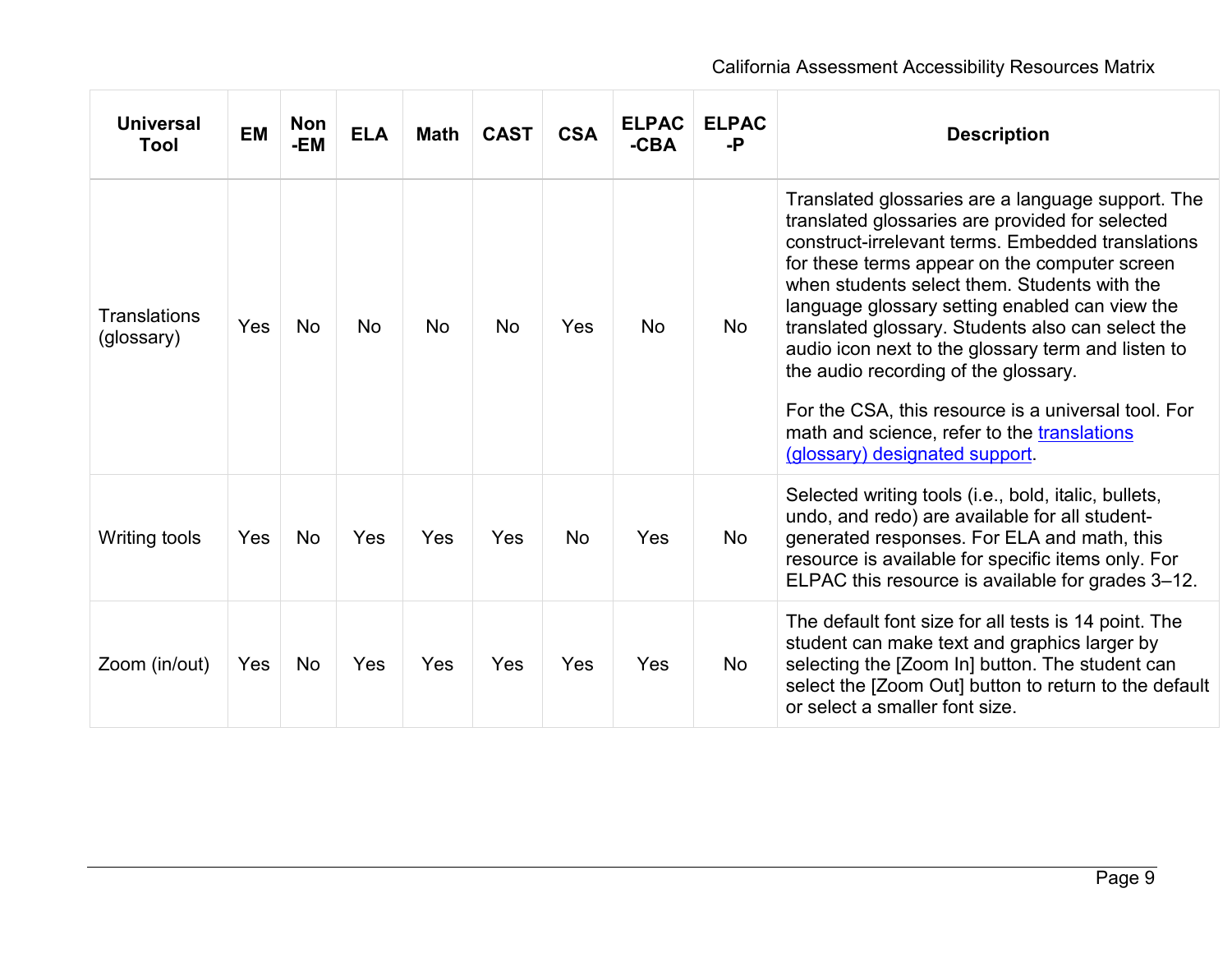# <span id="page-9-0"></span>**Part 2—Designated Supports**

Designated supports are available to *all* students when determined for use by an educator or team of educators (with parent/guardian and student input, as appropriate) or specified in the student's individualized education program (IEP) or Section 504 plan.

The table below shows the available embedded (EM) and non-embedded (Non-EM) designated supports for the following California tests: Smarter Balanced and California Alternate Assessment (CAA) for English language arts/literacy (ELA), mathematics, and science; California Science Test (CAST); the California Spanish Assessment (CSA); the computer-based ELPAC (ELPAC-CBA); and the paper-based ELPAC (ELPAC-P).

| <b>Designated</b><br><b>Support</b> | <b>EM</b> | <b>Non</b><br>-EM | <b>ELA</b> | <b>Math</b> | <b>CAST</b> | <b>CSA</b> | <b>ELPAC-</b><br><b>CBA</b> | <b>ELPAC-</b><br>P | <b>Description</b>                                                                                                                                                                                                                                                       |
|-------------------------------------|-----------|-------------------|------------|-------------|-------------|------------|-----------------------------|--------------------|--------------------------------------------------------------------------------------------------------------------------------------------------------------------------------------------------------------------------------------------------------------------------|
| 100s number<br>table<br>(CAST only) | No        | Yes               | No         | <b>No</b>   | <b>Yes</b>  | <b>No</b>  | No.                         | <b>No</b>          | This is paper-based table for reference,<br>listing numbers 1-100, available from<br><b>Smarter Balanced</b><br>(http://www.caaspp.org/rsc/pdfs/CAASPP.h<br>undreds-number-table.pdf).                                                                                   |
| Amplification                       | No        | Yes               | <b>Yes</b> | <b>Yes</b>  | Yes         | Yes        | Yes                         | <b>Yes</b>         | The student adjusts the volume control<br>beyond the computer's built-in settings<br>using headphones or other non-embedded<br>devices.                                                                                                                                  |
| <b>Bilingual</b><br>dictionary      | No        | Yes               | <b>Yes</b> | <b>No</b>   | <b>No</b>   | <b>No</b>  | <b>No</b>                   | No                 | A bilingual/dual language word-to-word<br>dictionary is a language support. It can be<br>provided for the full-write portion of an<br>ELA/literacy performance task, but not for<br>short-paragraph responses. A full write is<br>the second part of a performance task. |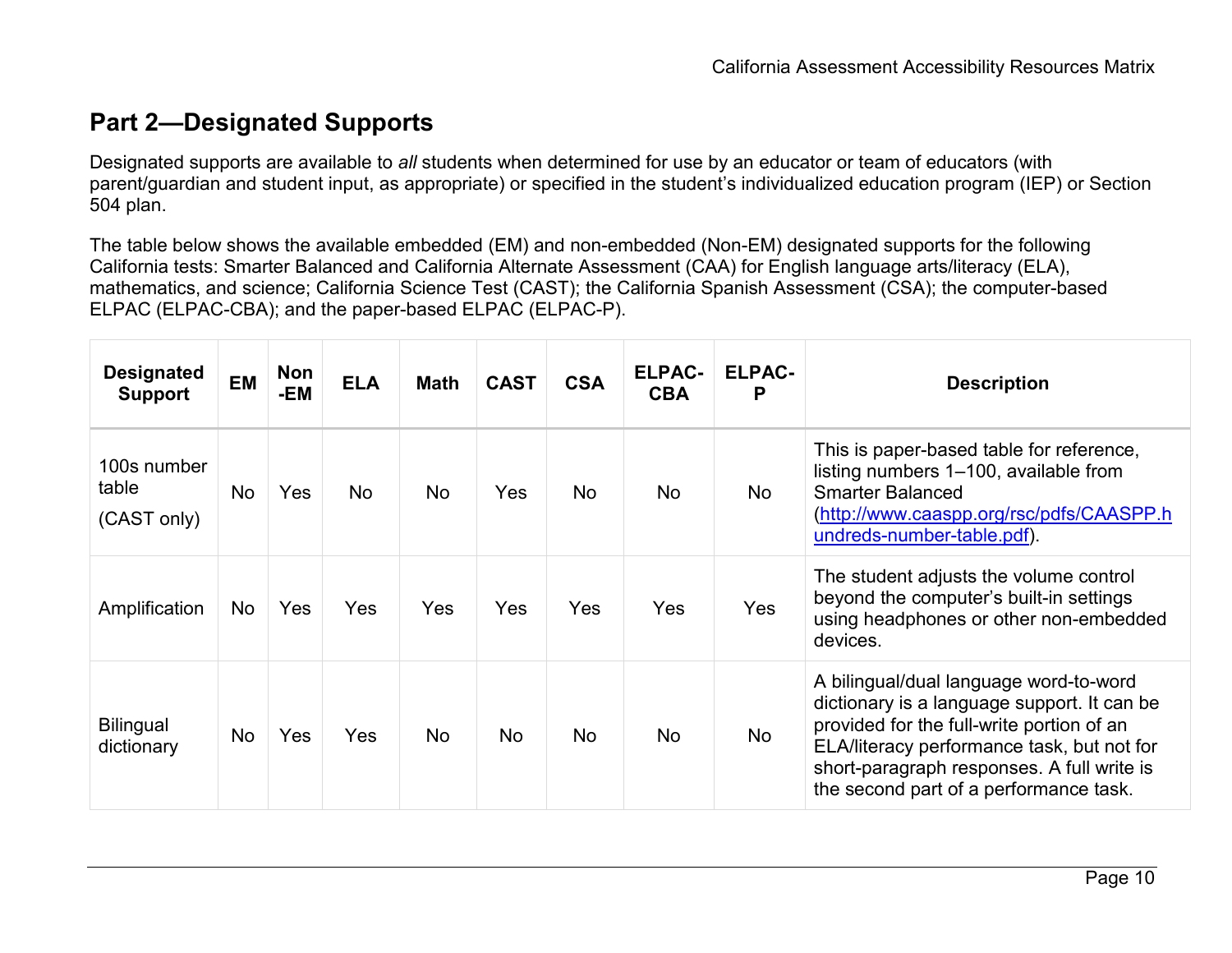| <b>Designated</b><br><b>Support</b> | <b>EM</b>  | <b>Non</b><br>-EM | <b>ELA</b> | <b>Math</b> | <b>CAST</b> | <b>CSA</b> | <b>ELPAC-</b><br><b>CBA</b> | <b>ELPAC-</b><br>P | <b>Description</b>                                                                                                                                                                                                                                                                                                                                                  |
|-------------------------------------|------------|-------------------|------------|-------------|-------------|------------|-----------------------------|--------------------|---------------------------------------------------------------------------------------------------------------------------------------------------------------------------------------------------------------------------------------------------------------------------------------------------------------------------------------------------------------------|
| Calculator                          | <b>No</b>  | Yes               | <b>No</b>  | <b>No</b>   | Yes         | <b>No</b>  | <b>No</b>                   | <b>No</b>          | This science resource is a non-embedded<br>calculator for students needing a special<br>calculator, such as a braille calculator or a<br>talking calculator, currently unavailable<br>within the assessment platform.<br>For science, the basic calculator is to be.<br>used for grade 5, and a scientific calculator<br>is to be used for grade 8 and high school. |
| Color<br>contrast                   | <b>Yes</b> | Yes               | Yes        | Yes         | Yes         | Yes        | Yes                         | <b>No</b>          | Students may adjust screen background or<br>font color on their electronic device based<br>on their needs or preferences. This may<br>include reversing the colors for the entire<br>interface or choosing the color of font and<br>background.                                                                                                                     |
| Color overlay                       | No         | Yes               | Yes        | Yes         | Yes         | Yes        | Yes                         | Yes                | Students with attention difficulties may need<br>this resource to view test content. This<br>resource may also be needed by some<br>students with visual impairments or other<br>print disabilities (including learning<br>disabilities). Choice of color should be<br>informed by evidence of those colors that<br>meet the student's needs.                       |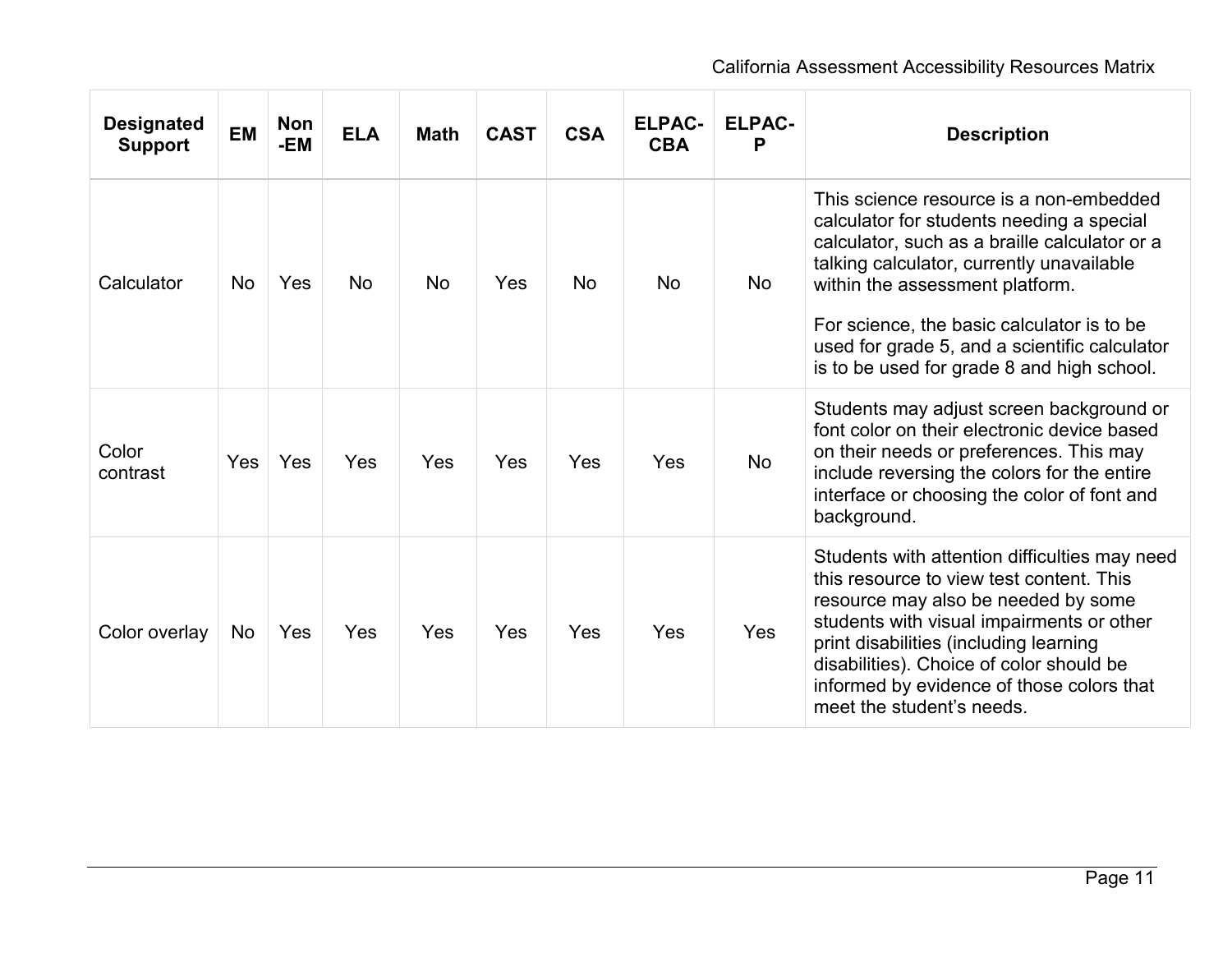| <b>Designated</b><br><b>Support</b>  | <b>EM</b>  | <b>Non</b><br>-EM | <b>ELA</b> | <b>Math</b> | <b>CAST</b> | <b>CSA</b> | <b>ELPAC-</b><br><b>CBA</b> | <b>ELPAC-</b><br>P | <b>Description</b>                                                                                                                                                                                                                                                                                                                                                                                                                                                                                       |
|--------------------------------------|------------|-------------------|------------|-------------|-------------|------------|-----------------------------|--------------------|----------------------------------------------------------------------------------------------------------------------------------------------------------------------------------------------------------------------------------------------------------------------------------------------------------------------------------------------------------------------------------------------------------------------------------------------------------------------------------------------------------|
| Designated<br>interface<br>assistant | <b>No</b>  | Yes               | <b>No</b>  | <b>No</b>   | <b>No</b>   | <b>No</b>  | Yes                         | No                 | This designated support is available to<br>students who are technology novices and<br>have limited keyboarding skills that prevent<br>them from responding. The designated<br>interface assistant is available to help the<br>students interact with, or type, their<br>handwritten responses on the test platform.<br>The designated interface assistant should<br>be used only during one-on-one<br>administration.<br>This role meets the needs of ELPAC<br>technology novices and young test takers. |
| <b>Illustration</b><br>glossaries    | <b>Yes</b> | Yes               | <b>No</b>  | Yes         | <b>No</b>   | <b>No</b>  | <b>No</b>                   | No                 | Illustration glossaries are a language<br>support provided for selected construct-<br>irrelevant terms for math. Illustrations for<br>these terms appear on the computer screen<br>when students select them. For the non-<br>embedded version, illustrations for these<br>terms appear in a supplement to the paper-<br>pencil test and are identified by item<br>number.                                                                                                                               |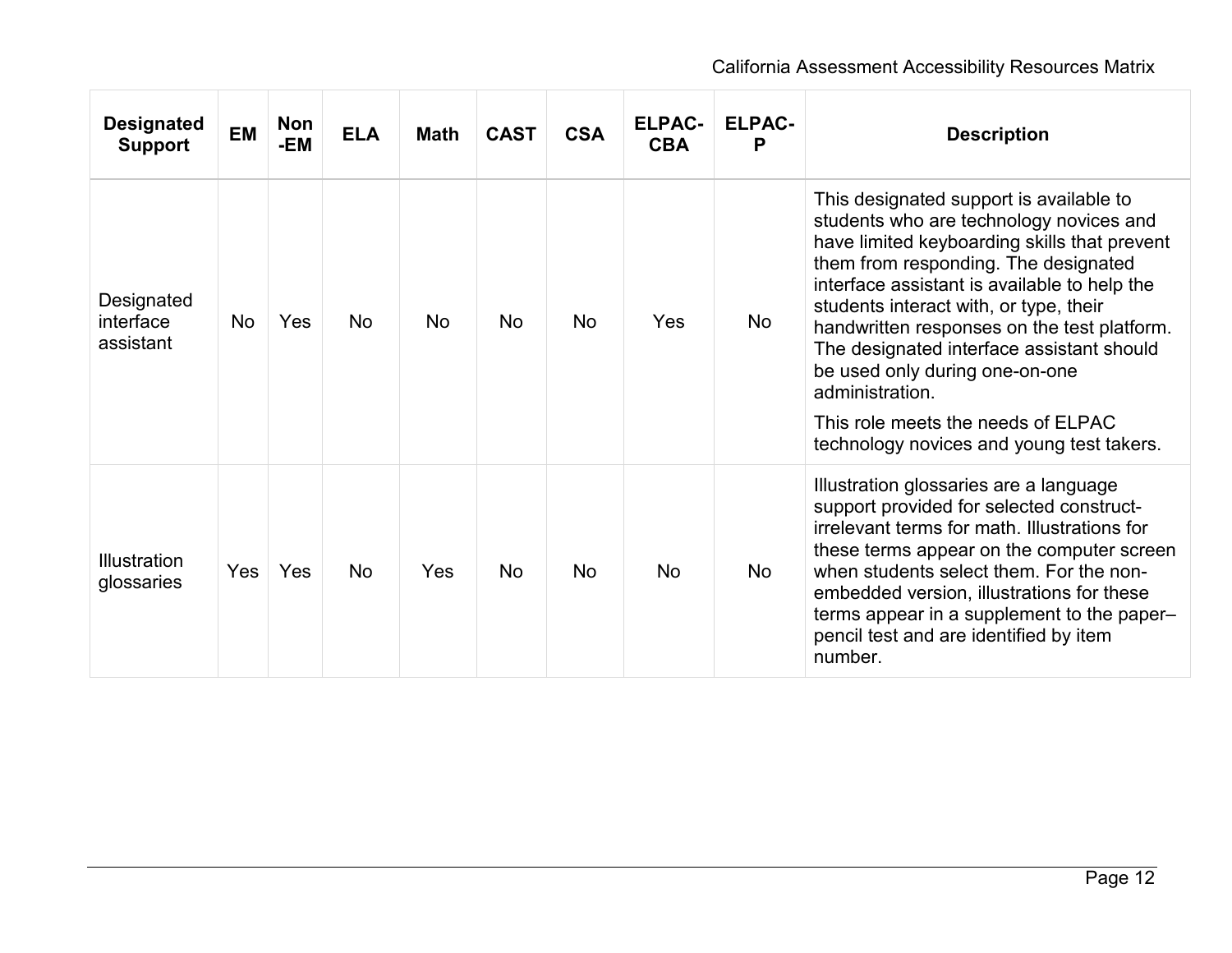| <b>Designated</b><br><b>Support</b> | <b>EM</b> | <b>Non</b><br>-EM | <b>ELA</b> | <b>Math</b> | <b>CAST</b> | <b>CSA</b> | <b>ELPAC-</b><br><b>CBA</b> | <b>ELPAC-</b><br>P | <b>Description</b>                                                                                                                                                                                                                                                                                                                                                                                                                                                                                          |
|-------------------------------------|-----------|-------------------|------------|-------------|-------------|------------|-----------------------------|--------------------|-------------------------------------------------------------------------------------------------------------------------------------------------------------------------------------------------------------------------------------------------------------------------------------------------------------------------------------------------------------------------------------------------------------------------------------------------------------------------------------------------------------|
| Magnification                       | No        | Yes               | Yes        | Yes         | Yes         | Yes        | Yes                         | Yes                | The size of specific areas of the screen<br>(e.g., text, formulas, tables, graphics,<br>navigation buttons, and mouse pointer) may<br>be adjusted by the student with an assistive<br>technology device or software. Magnification<br>allows for increasing the size and changing<br>the color contrast, including the size and<br>color of the mouse pointer, to a level not<br>provided for by the zoom universal tool,<br>color contrast designated support, and/or<br>mouse pointer designated support. |
| Masking                             | Yes       | No                | Yes        | Yes         | Yes         | Yes        | Yes                         | <b>No</b>          | Masking is a digital resource that involves<br>blocking off content that is not of immediate<br>need or that may be distracting to the<br>student. The student is able to focus<br>attention on a specific part of a test item by<br>using the masking digital resource.                                                                                                                                                                                                                                    |
| Masking                             | No        | Yes               | <b>No</b>  | <b>No</b>   | <b>No</b>   | <b>No</b>  | <b>No</b>                   | Yes                | Masking is a non-embedded resource that<br>involves blocking off content on the paper<br>test that is not of immediate need or that<br>may be distracting to the student. The<br>student is able to focus attention on a<br>specific part of a test item by using the<br>masking non-embedded resource.                                                                                                                                                                                                     |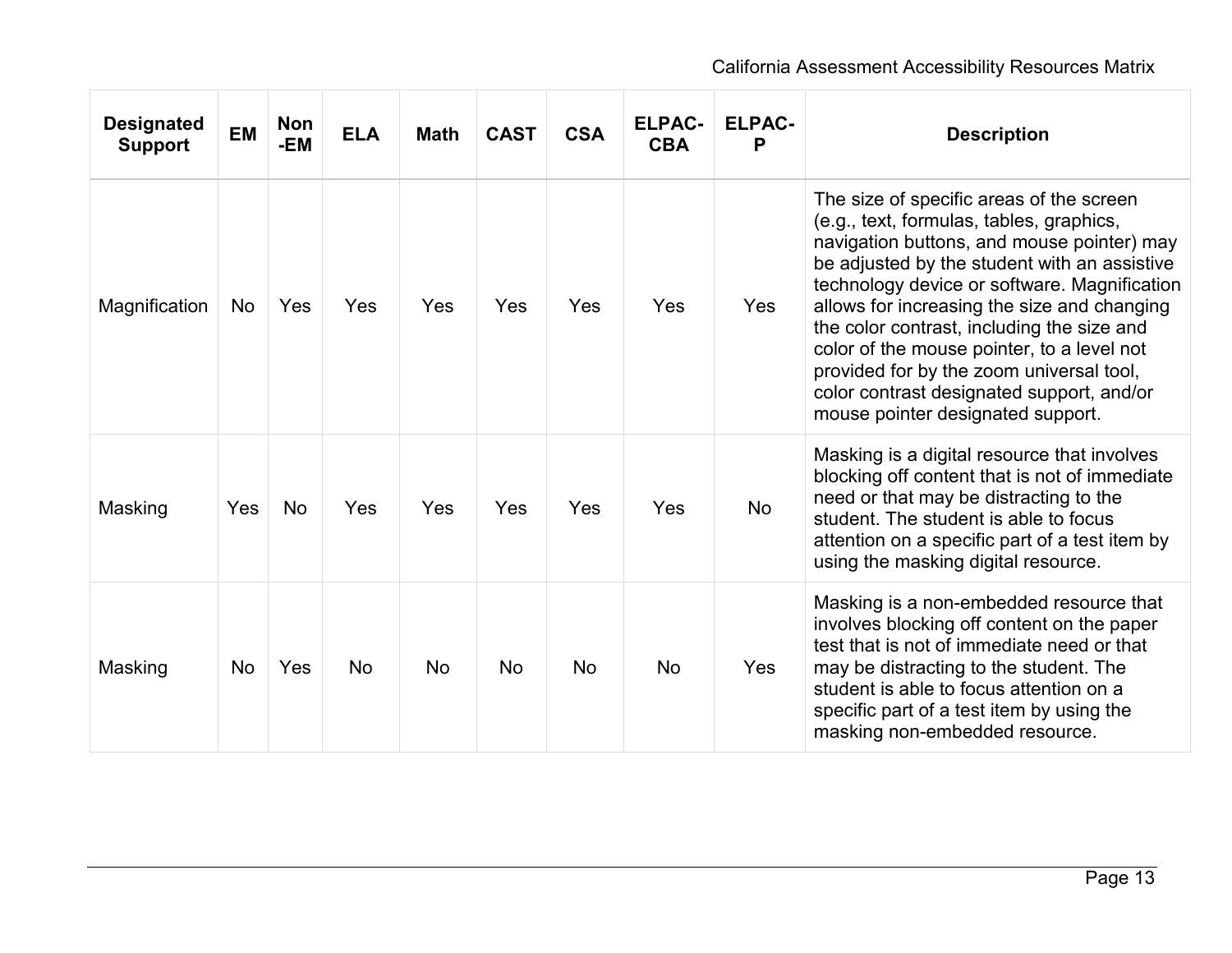| <b>Designated</b><br><b>Support</b>    | <b>EM</b> | <b>Non</b><br>-EM | <b>ELA</b> | <b>Math</b> | <b>CAST</b> | <b>CSA</b> | <b>ELPAC-</b><br><b>CBA</b> | <b>ELPAC-</b><br>P | <b>Description</b>                                                                                                                                                                                                                                                                                                                                                                                                                                                                |
|----------------------------------------|-----------|-------------------|------------|-------------|-------------|------------|-----------------------------|--------------------|-----------------------------------------------------------------------------------------------------------------------------------------------------------------------------------------------------------------------------------------------------------------------------------------------------------------------------------------------------------------------------------------------------------------------------------------------------------------------------------|
| Medical<br>supports                    | <b>No</b> | Yes               | Yes        | Yes         | Yes         | Yes        | Yes                         | Yes                | Students may have access to medical<br>supports for medical purposes (e.g., glucose<br>monitor). The medical support may include<br>a cell phone; however, it is no longer limited<br>to devices and should support the student<br>during testing only for medical reasons.<br>Either the device settings must restrict<br>access to other applications or the test<br>administrator or test examiner must closely<br>monitor the use of the device to maintain<br>test security. |
| Mouse<br>pointer (size<br>and color)   | Yes       | <b>No</b>         | Yes        | Yes         | Yes         | Yes        | Yes                         | Yes                | This embedded support allows the mouse<br>pointer to be set to a larger size and for the<br>color to be changed. A test administrator or<br>test examiner sets the size and color of the<br>mouse pointer prior to testing.                                                                                                                                                                                                                                                       |
| Multiplication<br>table<br>(CAST only) | <b>No</b> | Yes               | <b>No</b>  | No          | Yes         | <b>No</b>  | <b>No</b>                   | No                 | A paper-based multiplication table (1-12) for<br>reference will be available from Smarter<br><b>Balanced at</b><br>http://www.caaspp.org/rsc/pdfs/CAASPP.mu<br>Itiplication-table.pdf                                                                                                                                                                                                                                                                                             |
| Noise buffers                          | <b>No</b> | Yes               | Yes        | Yes         | Yes         | Yes        | Yes                         | Yes                | Noise buffers are ear mufflers, white noise,<br>and/or other equipment used to block<br>external sounds.                                                                                                                                                                                                                                                                                                                                                                          |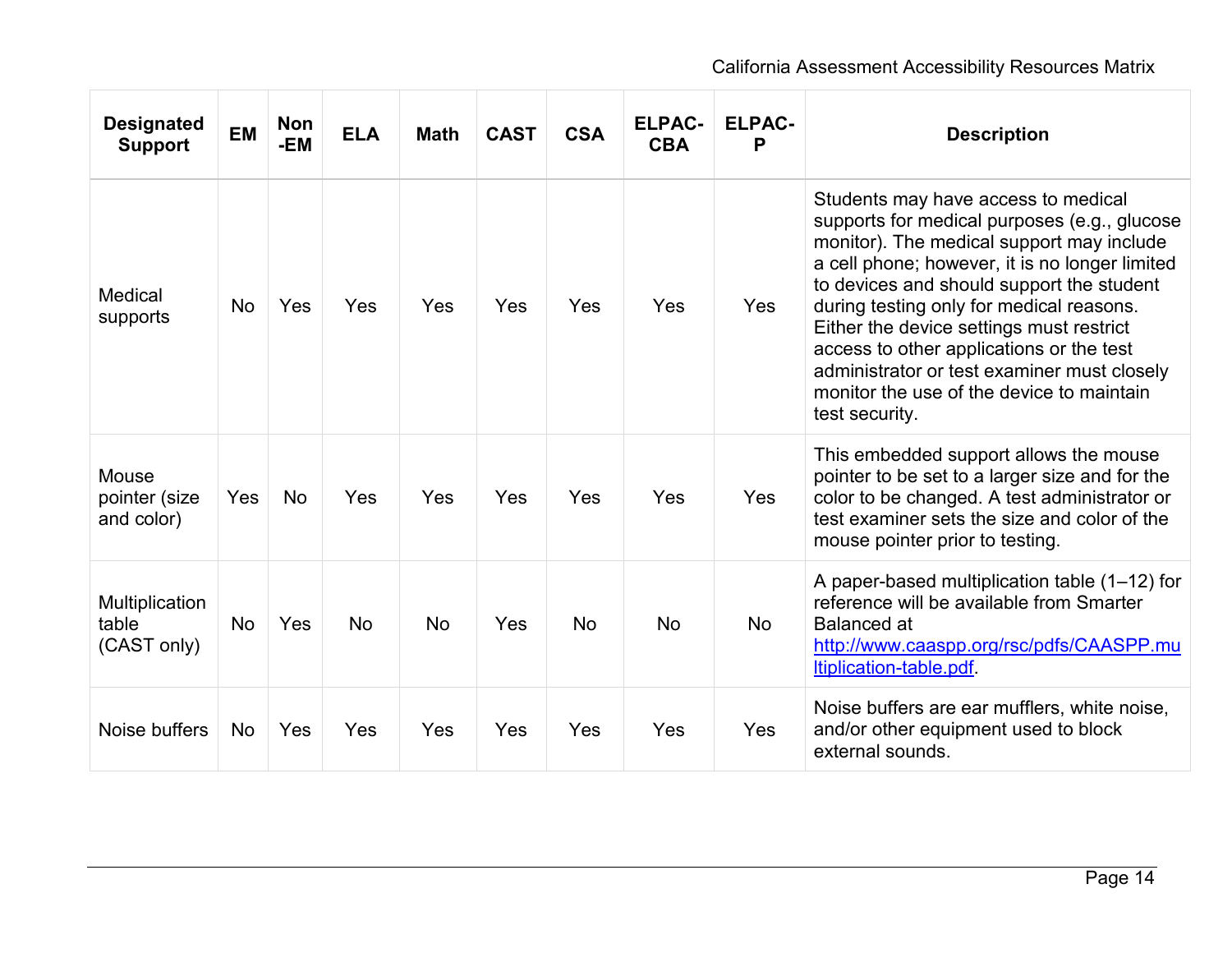| <b>Designated</b><br><b>Support</b>                 | <b>EM</b> | <b>Non</b><br>-EM | <b>ELA</b> | <b>Math</b> | <b>CAST</b> | <b>CSA</b> | <b>ELPAC-</b><br><b>CBA</b> | <b>ELPAC-</b><br>P | <b>Description</b>                                                                                                                                                                                                                                                                                                                             |
|-----------------------------------------------------|-----------|-------------------|------------|-------------|-------------|------------|-----------------------------|--------------------|------------------------------------------------------------------------------------------------------------------------------------------------------------------------------------------------------------------------------------------------------------------------------------------------------------------------------------------------|
| Pause or<br>replay<br>audio-<br>Listening<br>domain | Yes       | Yes               | <b>No</b>  | No          | No          | <b>No</b>  | Yes                         | Yes                | Students who may need the audio to slow<br>down or stop momentarily may have the<br>stimuli of the audio presentation in the<br>Listening domain paused or replayed during<br>the administration of the test questions.<br>For CAASPP, when audio is present in an<br>item, the ability to pause or replay audio is<br>automatically provided. |
| Pause or<br>replay<br>audio-<br>Speaking<br>domain  | Yes       | Yes               | <b>No</b>  | <b>No</b>   | <b>No</b>   | <b>No</b>  | Yes                         | Yes                | Students who may need the audio to slow<br>down or stop momentarily may have the<br>audio presentation in the Speaking domain<br>paused or replayed during the<br>administration of the test questions in the<br>Summarize an Academic Presentation task.                                                                                      |
| Print on<br>demand                                  | <b>No</b> | Yes               | <b>No</b>  | <b>No</b>   | <b>No</b>   | <b>No</b>  | Yes                         | <b>No</b>          | Paper copies of passages/stimuli and/or<br>items are printed for students. To establish<br>this setting, contact the California Technical<br>Assistance Center (CalTAC) at<br>caltac@ets.org<br>For ELPAC, this resource is a designated<br>support. For CAASPP, refer to the <b>Print on</b><br>demand accommodation.                         |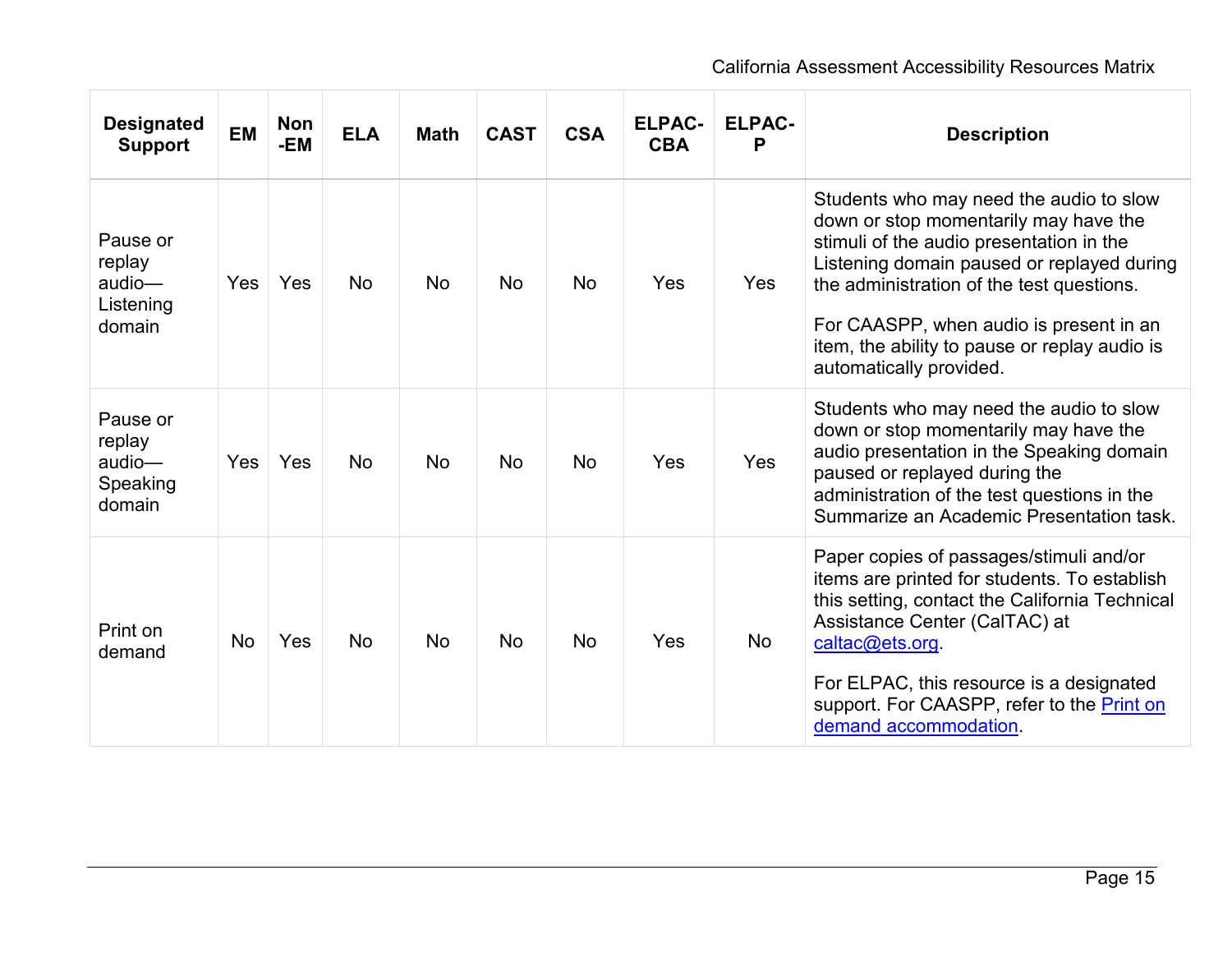| <b>Designated</b><br><b>Support</b> | <b>EM</b> | <b>Non</b><br>-EM | <b>ELA</b>     | <b>Math</b> | <b>CAST</b> | <b>CSA</b>     | <b>ELPAC-</b><br><b>CBA</b> | <b>ELPAC-</b><br>P          | <b>Description</b>                                                                                                                                                                                                                                                                                                                                                                                                                                                                                                                                                                                                                                                                                         |
|-------------------------------------|-----------|-------------------|----------------|-------------|-------------|----------------|-----------------------------|-----------------------------|------------------------------------------------------------------------------------------------------------------------------------------------------------------------------------------------------------------------------------------------------------------------------------------------------------------------------------------------------------------------------------------------------------------------------------------------------------------------------------------------------------------------------------------------------------------------------------------------------------------------------------------------------------------------------------------------------------|
| Read aloud                          | <b>No</b> | Yes               | Yes<br>(items) | Yes         | Yes         | Yes<br>(items) | Yes<br>(writing<br>domain)  | Yes<br>(writing)<br>domain) | Text is read aloud to the student by a<br>trained and qualified person who follows the<br>administration guidelines for the ELPAC or<br>the read aloud protocol for the CAASPP<br>(https://portal.smarterbalanced.org/library/en<br>/read-aloud-guidelines.pdf). All or portions of<br>the content may be read aloud.<br>For math and science Spanish stacked<br>translation, refer to Read Aloud Spanish<br>Guidelines at<br>https://portal.smarterbalanced.org/library/en/<br>read-aloud-guidelines-in-spanish.pdf<br>This resource is a designated support for all<br>ELA and CSA items, and not for reading<br>passages. Refer to the read aloud<br>accommodation for ELA and CSA reading<br>passages. |
| Science<br>charts                   | <b>No</b> | Yes               | <b>No</b>      | <b>No</b>   | Yes         | <b>No</b>      | No                          | No                          | Students receive state-approved paper<br>versions of the science charts (i.e., periodic<br>table of the elements and reference sheets),<br>available for students in grade 8 and high<br>school.                                                                                                                                                                                                                                                                                                                                                                                                                                                                                                           |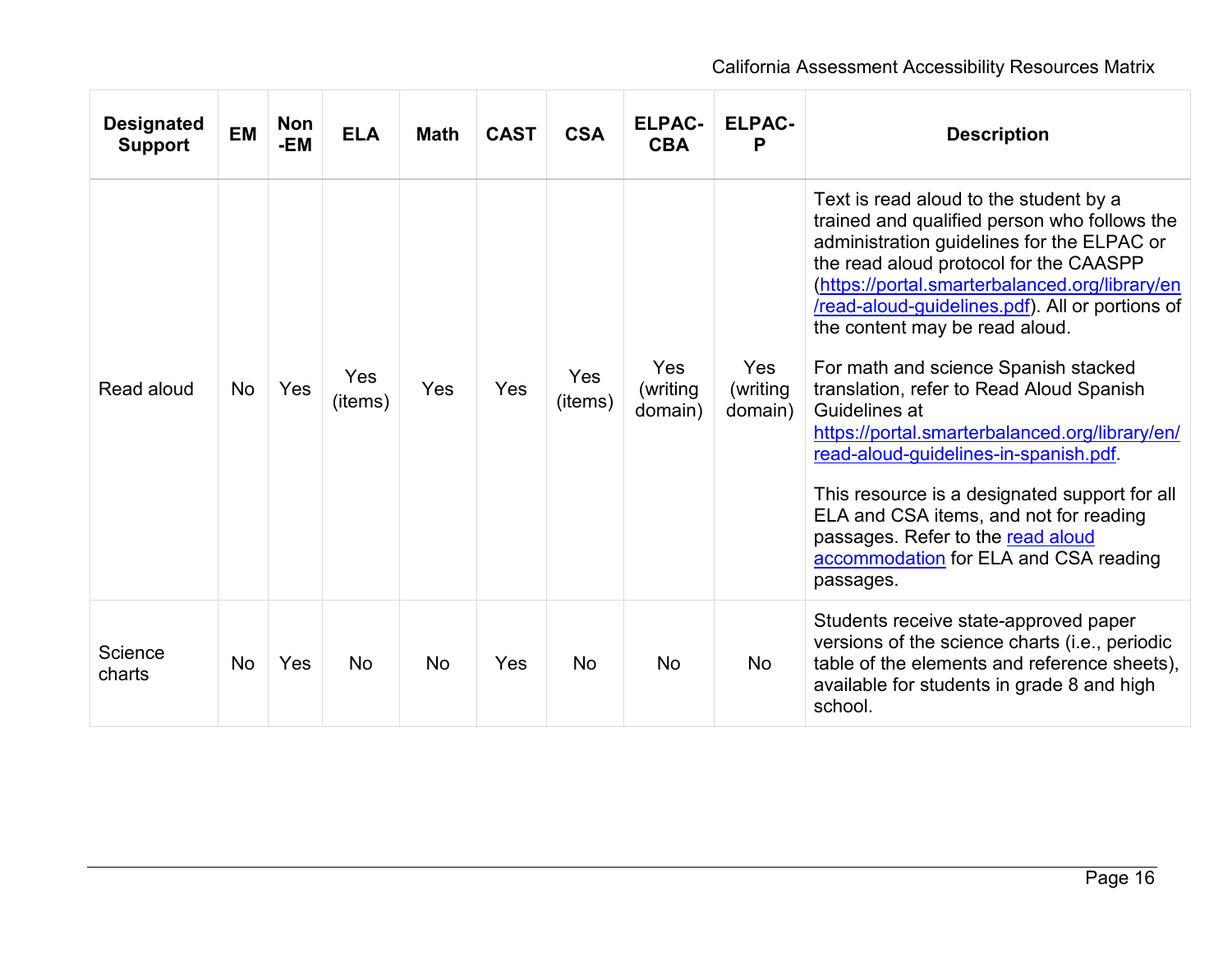| <b>Designated</b><br><b>Support</b> | <b>EM</b> | <b>Non</b><br>-EM | <b>ELA</b> | <b>Math</b> | <b>CAST</b> | <b>CSA</b> | <b>ELPAC-</b><br><b>CBA</b> | <b>ELPAC-</b><br>P | <b>Description</b>                                                                                                                                                                                                                                                                                                                                                                                                                                       |
|-------------------------------------|-----------|-------------------|------------|-------------|-------------|------------|-----------------------------|--------------------|----------------------------------------------------------------------------------------------------------------------------------------------------------------------------------------------------------------------------------------------------------------------------------------------------------------------------------------------------------------------------------------------------------------------------------------------------------|
| <b>Scribe</b>                       | <b>No</b> | Yes               | Yes        | Yes         | Yes         | Yes        | <b>No</b>                   | <b>No</b>          | Students dictate their responses to a person<br>who records verbatim what they dictate. The<br>scribe must be trained and qualified and<br>must follow the scribing protocol at<br>https://portal.smarterbalanced.org/library/en/<br>scribing-protocol.pdf<br>This resource is a designated support for all<br>items except the ELA performance task full<br>write and the ELPAC. Refer to the scribe<br>accommodation for ELA writing and the<br>ELPAC. |
| Separate<br>setting                 | <b>No</b> | Yes               | Yes        | Yes         | Yes         | Yes        | Yes                         | Yes                | Test location is altered so the student is<br>tested in a setting different from that made<br>available for most students. Separate<br>setting may also include most beneficial<br>time, special lighting or acoustics, and<br>adaptive furniture.                                                                                                                                                                                                       |
| Simplified<br>test<br>directions    | <b>No</b> | Yes               | Yes        | Yes         | Yes         | Yes        | Yes                         | Yes                | The test administrator simplifies or<br>paraphrases the test directions found in the<br>Test Administration Manual. Refer to the<br>Guidelines for Simplified Test Directions at<br>https://portal.smarterbalanced.org/library/en/<br>guidelines-for-simplified-test-directions.pdf                                                                                                                                                                      |
| <b>Streamline</b>                   | Yes       | <b>No</b>         | Yes        | Yes         | Yes         | Yes        | Yes                         | <b>No</b>          | This designated support provides a<br>streamlined interface of the test in an<br>alternate, simplified format in which the<br>items are displayed below the stimuli.                                                                                                                                                                                                                                                                                     |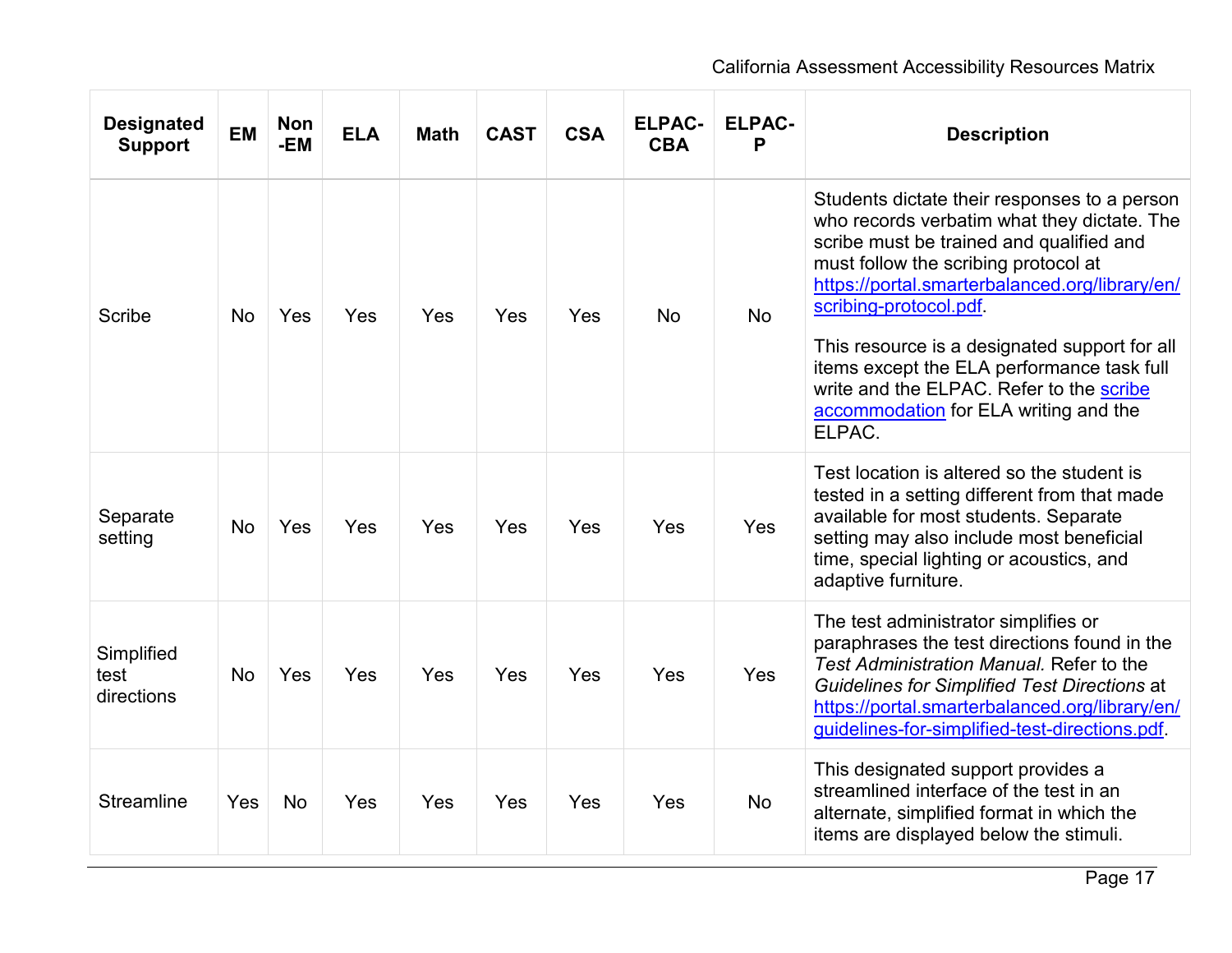| <b>Designated</b><br><b>Support</b>                   | <b>EM</b> | <b>Non</b><br>-EM | <b>ELA</b>     | <b>Math</b> | <b>CAST</b> | <b>CSA</b>     | <b>ELPAC-</b><br><b>CBA</b> | <b>ELPAC-</b><br>P | <b>Description</b>                                                                                                                                                                                                                                                                                                                                                                                                                                                     |
|-------------------------------------------------------|-----------|-------------------|----------------|-------------|-------------|----------------|-----------------------------|--------------------|------------------------------------------------------------------------------------------------------------------------------------------------------------------------------------------------------------------------------------------------------------------------------------------------------------------------------------------------------------------------------------------------------------------------------------------------------------------------|
| Text-to-<br>speech                                    | Yes       | <b>No</b>         | Yes<br>(items) | Yes         | Yes         | Yes<br>(items) | <b>No</b>                   | <b>No</b>          | Text is read aloud to the student via<br>embedded text-to-speech technology. The<br>student is able to control the speed as well<br>as the volume of the voice.<br>For ELA and the CSA, this resource is a<br>designated support for stimuli and items, but<br>not for reading passages.<br>For ELA and CSA reading passages and<br>the ELPAC listening, speaking and writing<br>domains, refer to the text-to-speech<br>accommodation.                                |
| <b>Translated</b><br>test<br>directions<br>(embedded) | Yes       | <b>No</b>         | <b>No</b>      | Yes         | <b>No</b>   | <b>No</b>      | <b>No</b>                   | <b>No</b>          | Translation of test directions is a language<br>support available prior to beginning the<br>actual test items. Students are presented<br>with test directions in a language other than<br>English.<br>As an embedded designated support,<br>translated test directions are automatically a<br>part of the stacked translations designated<br>support.<br>Because the CAAs are administered in a<br>one-on-one setting, this resource is not<br>applicable to the CAAs. |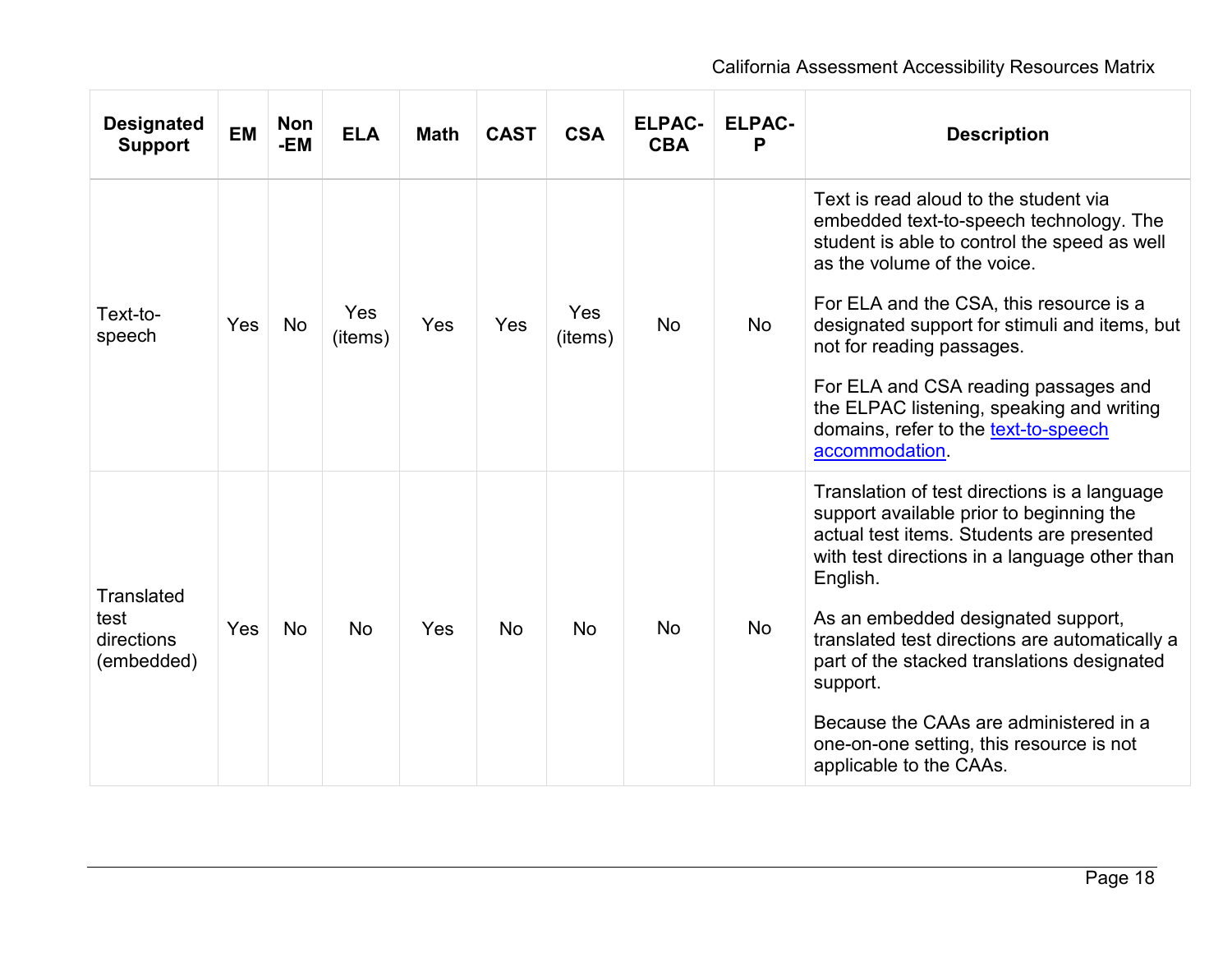| <b>Designated</b><br><b>Support</b>                           | <b>EM</b> | <b>Non</b><br>-EM | <b>ELA</b> | <b>Math</b> | <b>CAST</b> | <b>CSA</b> | <b>ELPAC-</b><br><b>CBA</b> | <b>ELPAC-</b><br>P | <b>Description</b>                                                                                                                                                                                                                                                                                                                                                                                                                                                                                                                                                                                                                                                                                                                                        |
|---------------------------------------------------------------|-----------|-------------------|------------|-------------|-------------|------------|-----------------------------|--------------------|-----------------------------------------------------------------------------------------------------------------------------------------------------------------------------------------------------------------------------------------------------------------------------------------------------------------------------------------------------------------------------------------------------------------------------------------------------------------------------------------------------------------------------------------------------------------------------------------------------------------------------------------------------------------------------------------------------------------------------------------------------------|
| <b>Translated</b><br>test<br>directions<br>(non-<br>embedded) | No        | Yes               | <b>Yes</b> | <b>Yes</b>  | Yes         | <b>No</b>  | Yes                         | Yes                | Translation of test directions is a language<br>support available prior to beginning the<br>actual test items. Students are presented<br>with test directions in a language other than<br>English.<br>As a non-embedded designated support,<br>PDFs of directions translated in each of the<br>languages currently supported are available.<br>A bilingual adult can read to the student.<br>(Refer to the CAASPP Accessibility Guide)<br>on the Student Accessibility Resources and<br>Test Settings web page at<br>http://www.caaspp.org/administration/acces<br>sibility/index.html).<br>For ELPAC, students who are deaf or hard<br>of hearing and who typically use ASL or<br>Manually Coded English can have the test<br>directions signed to them. |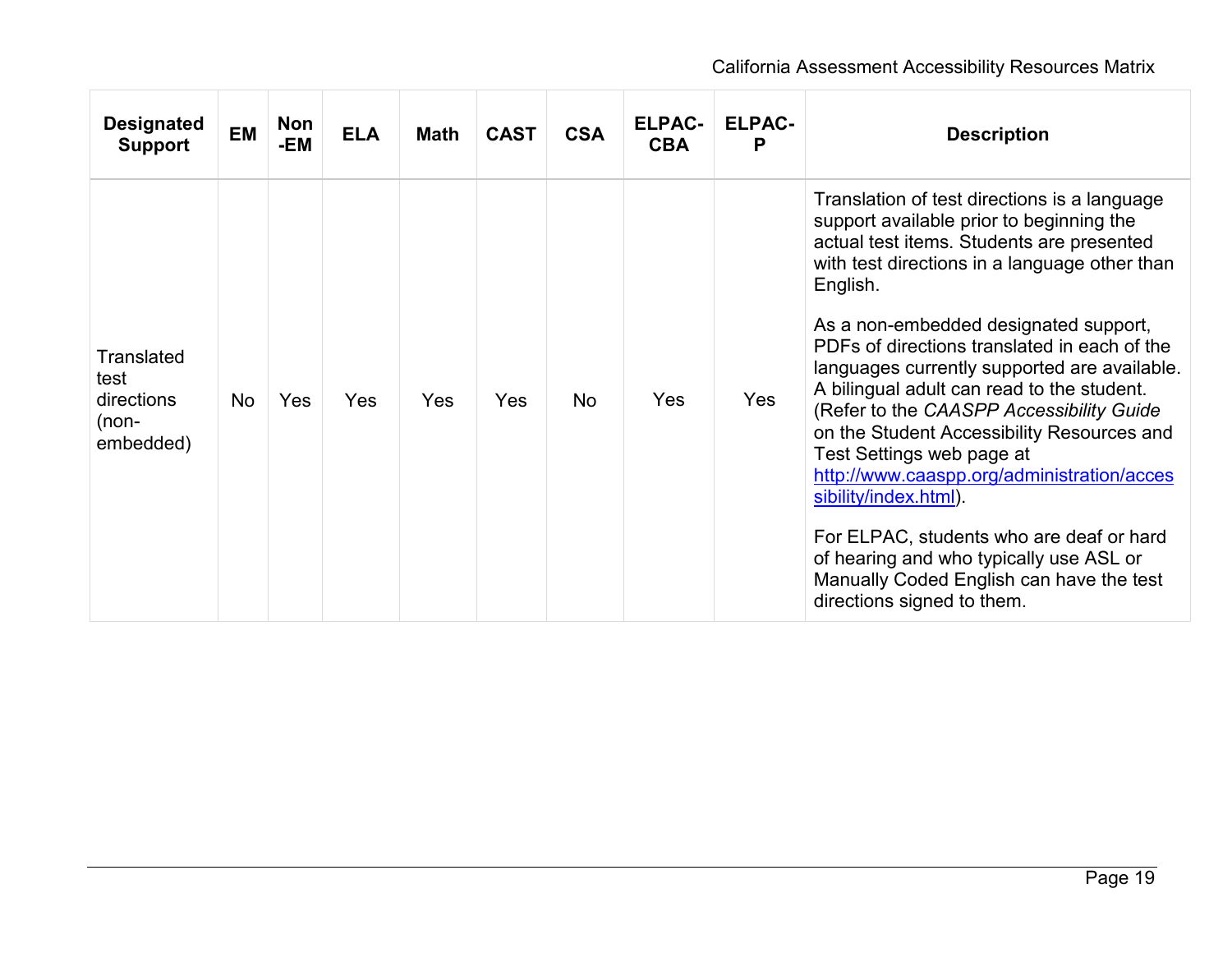| <b>Designated</b><br><b>Support</b> | <b>EM</b>  | <b>Non</b><br>-EM | <b>ELA</b> | <b>Math</b> | <b>CAST</b>         | <b>CSA</b> | <b>ELPAC-</b><br><b>CBA</b> | <b>ELPAC-</b><br>P | <b>Description</b>                                                                                                                                                                                                                                                                                                                                                                                                                                                                                                                                                                                                                                                                                                                                                                                                                                                                                                                                        |
|-------------------------------------|------------|-------------------|------------|-------------|---------------------|------------|-----------------------------|--------------------|-----------------------------------------------------------------------------------------------------------------------------------------------------------------------------------------------------------------------------------------------------------------------------------------------------------------------------------------------------------------------------------------------------------------------------------------------------------------------------------------------------------------------------------------------------------------------------------------------------------------------------------------------------------------------------------------------------------------------------------------------------------------------------------------------------------------------------------------------------------------------------------------------------------------------------------------------------------|
| <b>Translations</b><br>(glossary)   | <b>Yes</b> | Yes               | <b>No</b>  | Yes         | Yes<br>(EM<br>only) | <b>No</b>  | <b>No</b>                   | <b>No</b>          | Translated glossaries are a language<br>support. The translated glossaries are<br>provided for selected construct-irrelevant<br>terms.<br>Embedded translations for these terms<br>appear on the computer screen when<br>students select them. Students with the<br>language glossary setting enabled can view<br>the translated glossary. Students also can<br>select the audio icon next to the glossary<br>term and listen to the audio recording of the<br>glossary.<br>Non-embedded translation glossaries are<br>available for math only through Consortium-<br>provided PDFs, in which the glossary terms<br>are listed by item and include the English<br>term and its translated equivalent.<br>Because the CAAs are administered in a<br>one-on-one setting, this resource is not<br>applicable to the CAAs.<br>For math and science, this resource is a<br>designated support. For CSA, refer to the<br>translations (glossary) universal tool |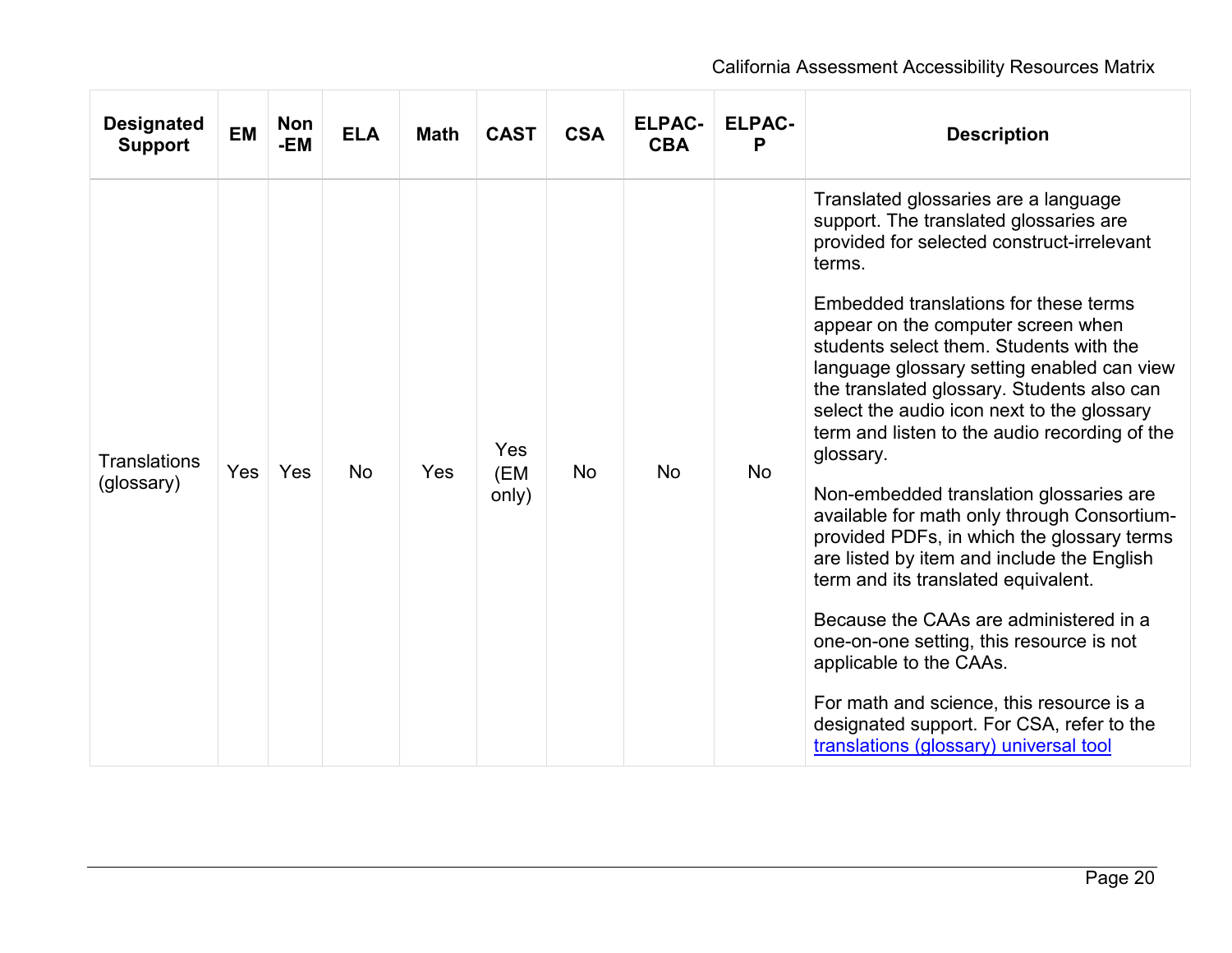| <b>Designated</b><br><b>Support</b>           | <b>EM</b> | <b>Non</b><br>-EM | <b>ELA</b> | Math       | <b>CAST</b> | <b>CSA</b> | <b>ELPAC-</b><br><b>CBA</b> | <b>ELPAC-</b><br>P | <b>Description</b>                                                                                                                                                                                                                                                                                                                                                             |
|-----------------------------------------------|-----------|-------------------|------------|------------|-------------|------------|-----------------------------|--------------------|--------------------------------------------------------------------------------------------------------------------------------------------------------------------------------------------------------------------------------------------------------------------------------------------------------------------------------------------------------------------------------|
| <b>Translations</b><br>(Spanish<br>stacked)   | Yes       | <b>No</b>         | No.        | <b>Yes</b> | Yes         | <b>No</b>  | No                          | <b>No</b>          | Stacked translations are a language<br>support. Stacked translations provide the full<br>translation of each test item above the<br>original item in English.<br>For the CAST, some item responses are<br>provided in either English only or Spanish<br>only.<br>Because the CAAs are administered in a<br>one-on-one setting, this resource is not<br>applicable to the CAAs. |
| Turn off any<br>universal<br>$\text{tool}(s)$ | Yes       | <b>No</b>         | Yes        | Yes        | Yes         | Yes        | Yes                         | No                 | This designated support is the disabling of<br>any universal tools that might be distracting<br>or that students do not need to use or are<br>unable to use.                                                                                                                                                                                                                   |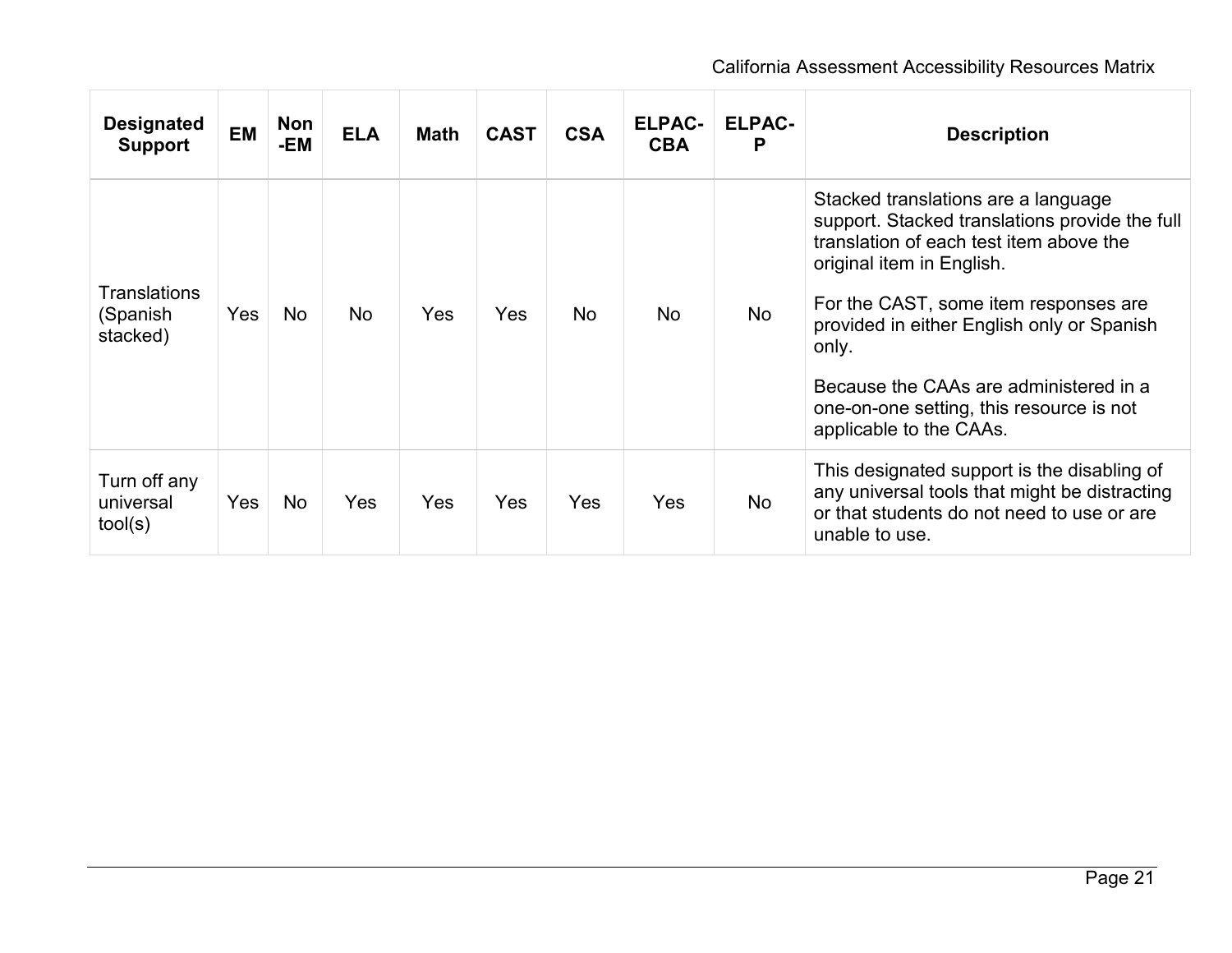### <span id="page-21-0"></span>**Part 3—Accommodations**

Accommodations must be permitted on CAASPP and ELPAC tests to all eligible students if specified in the student's IEP or Section 504 plan.

The table below shows the available embedded (EM) and non-embedded (Non-EM) accommodations for the following California tests: Smarter Balanced and California Alternate Assessment (CAA) for English language arts/literacy (ELA), mathematics (math), and science; California Science Test (CAST); the California Spanish Assessment (CSA); the computer-based ELPAC (ELPAC-CBA); and the paper-based ELPAC (ELPAC-P).

| <b>Accommodation</b>                | <b>EM</b> | <b>Non</b><br>-EM | <b>ELA</b> | <b>Math</b> | <b>CAST</b> | <b>CSA</b> | <b>ELPAC</b><br>$-CBA$ | <b>ELPAC</b><br>-P | <b>Description</b>                                                                                                                                                                                                                                                                                                        |
|-------------------------------------|-----------|-------------------|------------|-------------|-------------|------------|------------------------|--------------------|---------------------------------------------------------------------------------------------------------------------------------------------------------------------------------------------------------------------------------------------------------------------------------------------------------------------------|
| 100s number<br>table<br>(math only) | <b>No</b> | Yes               | <b>No</b>  | Yes         | No          | <b>No</b>  | No                     | <b>No</b>          | A paper-based number table (1–100) for<br>reference in all grades is available from<br><b>Smarter Balanced</b><br>(http://www.caaspp.org/rsc/pdfs/CAASPP.hu<br>ndreds-number-table.pdf).                                                                                                                                  |
| Abacus                              | <b>No</b> | Yes               | <b>No</b>  | Yes         | Yes         | <b>No</b>  | <b>No</b>              | No                 | This accommodation may be used in place<br>of scratch paper for students who typically<br>use an abacus.                                                                                                                                                                                                                  |
| Alternate<br>response options       | No        | Yes               | Yes        | Yes         | Yes         | Yes        | Yes                    | Yes                | Alternate response options include, but are<br>not limited to, adapted keyboards, large<br>keyboards, Sticky Keys, Mouse Keys,<br>FilterKeys, adapted mouse, touch screen,<br>head wand, and switches.<br>For the ELPAC-P, student responses must<br>be transcribed in the Answer Book by the<br>test examiner or scribe. |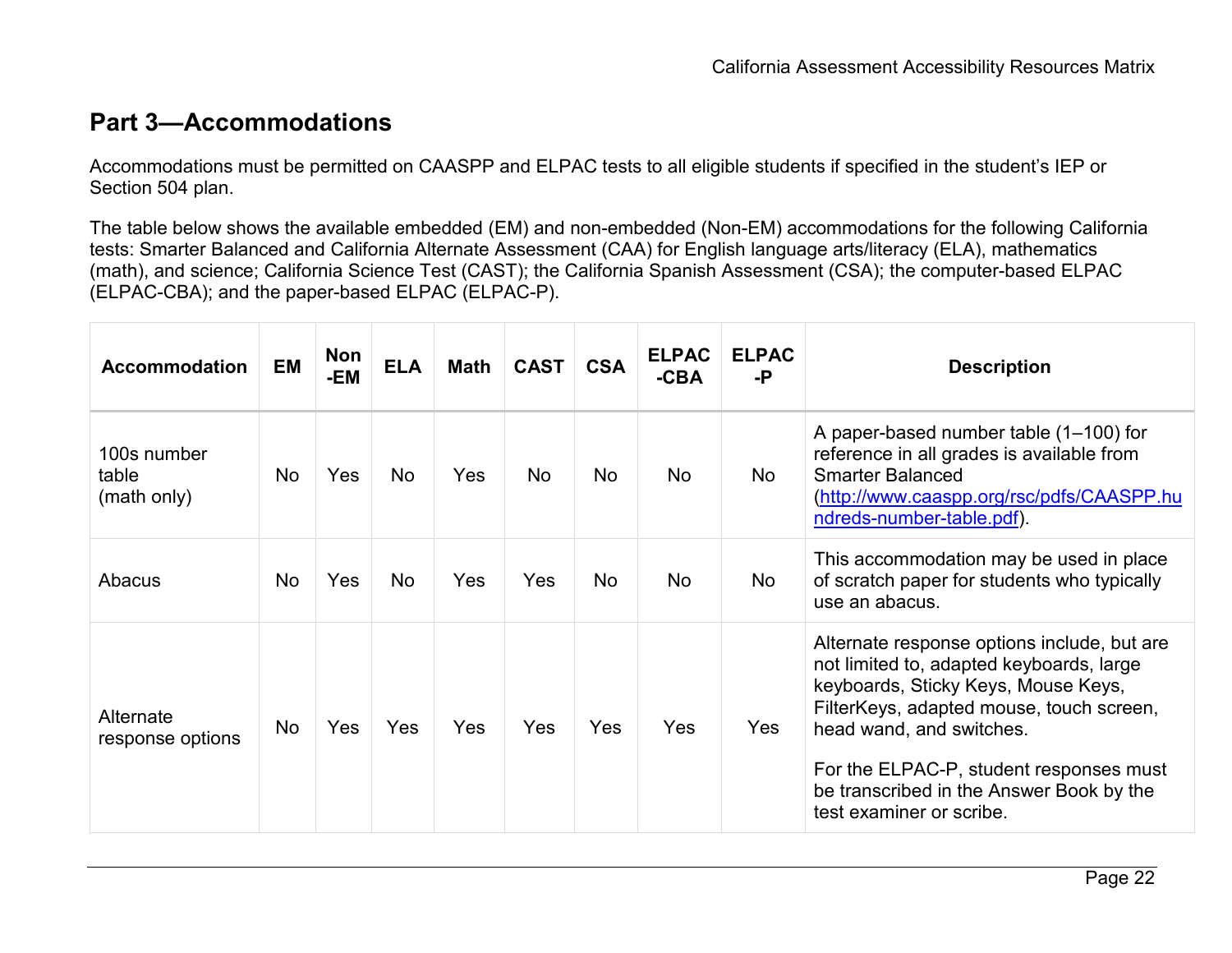| <b>Accommodation</b>                                                   | <b>EM</b> | <b>Non</b><br>-EM | <b>ELA</b> | <b>Math</b> | <b>CAST</b> | <b>CSA</b> | <b>ELPAC</b><br>$-CBA$ | <b>ELPAC</b><br>-Р | <b>Description</b>                                                                                                                                                                                                                                                                                                                                                                                                                                     |
|------------------------------------------------------------------------|-----------|-------------------|------------|-------------|-------------|------------|------------------------|--------------------|--------------------------------------------------------------------------------------------------------------------------------------------------------------------------------------------------------------------------------------------------------------------------------------------------------------------------------------------------------------------------------------------------------------------------------------------------------|
| American Sign<br>Language (ASL)                                        | Yes       | No                | <b>Yes</b> | <b>Yes</b>  | <b>Yes</b>  | Yes        | <b>Yes</b>             | No                 | For the embedded resource, test content is<br>translated into ASL video. A person who is<br>an ASL signer and the signed test content<br>are viewed on the same screen. The student<br>may view portions of the ASL video as often<br>as needed.<br>Because the CAAs are administered in a<br>one-on-one setting, this resource is not<br>applicable to the CAAs.<br>This resource is not available on the<br>Alternate ELPAC as an embedded resource. |
| American Sign<br>Language (ASL)<br>or Manually<br><b>Coded English</b> | <b>No</b> | <b>Yes</b>        | <b>No</b>  | <b>No</b>   | No          | <b>No</b>  | <b>No</b>              | Yes                | For the non-embedded ELPAC resource,<br>ASL or Manually Coded English may be<br>used for the presentation of and students'<br>responses to the test questions.                                                                                                                                                                                                                                                                                         |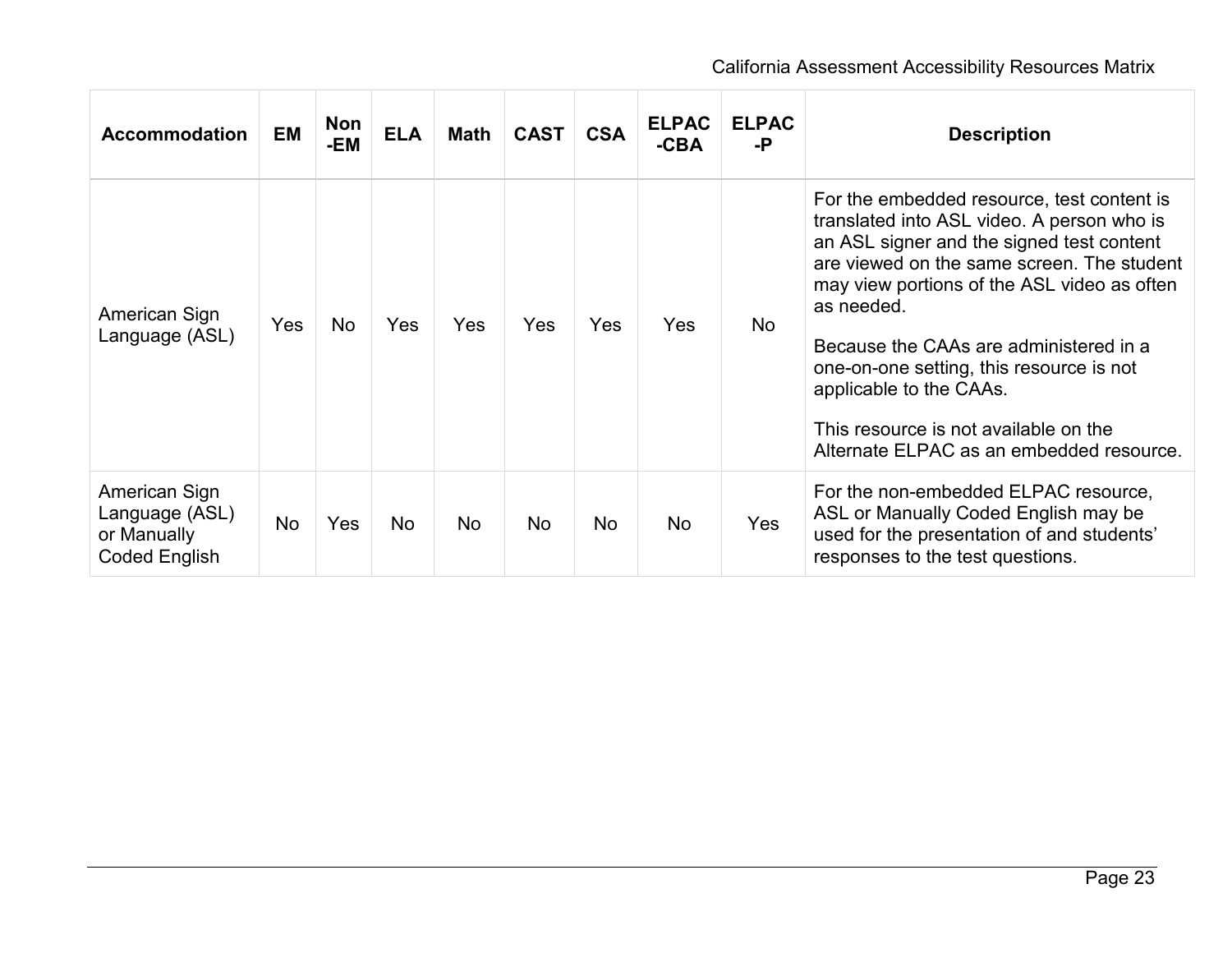| <b>Accommodation</b>                                 | <b>EM</b> | <b>Non</b><br>-EM | <b>ELA</b> | <b>Math</b> | <b>CAST</b> | <b>CSA</b> | <b>ELPAC</b><br>$-CBA$ | <b>ELPAC</b><br>-P | <b>Description</b>                                                                                                                                                                                                                                                                                                                                                                                                                                                                                                                                                                                                                                                                                    |
|------------------------------------------------------|-----------|-------------------|------------|-------------|-------------|------------|------------------------|--------------------|-------------------------------------------------------------------------------------------------------------------------------------------------------------------------------------------------------------------------------------------------------------------------------------------------------------------------------------------------------------------------------------------------------------------------------------------------------------------------------------------------------------------------------------------------------------------------------------------------------------------------------------------------------------------------------------------------------|
| Audio transcript<br>(includes braille<br>transcript) | Yes       | No                | Yes        | <b>No</b>   | Yes         | Yes        | Yes                    | <b>No</b>          | Some students who are deaf or hard of<br>hearing (DHH) may have difficulty hearing<br>the listening portion of the passage and may<br>not have enough functional vision to read the<br>closed captioning provided for the passage.<br>These students, who are visually impaired or<br>blind and DHH and who use braille, may<br>have access to braille transcripts.<br>For ELA, this resource is for listening<br>portions of the test.<br>The 2020-2021 CAST does not include any<br>listening portion or audio.<br>For CSA, this resource is in Spanish for<br>listening passages.<br>Because the CAAs are administered in a<br>one-on-one setting, this resource is not<br>applicable to the CAAs. |
| Audio transcript<br>(includes braille<br>transcript) | No        | Yes               | <b>No</b>  | <b>No</b>   | No          | <b>No</b>  | No                     | Yes                | For the non-embedded ELPAC resource,<br>this includes the use of written scripts by a<br>test examiner for students for whom<br>streamed audio is not available. The use of<br>this accommodation may result in the need<br>for additional overall time for the student to<br>complete the assessment.                                                                                                                                                                                                                                                                                                                                                                                                |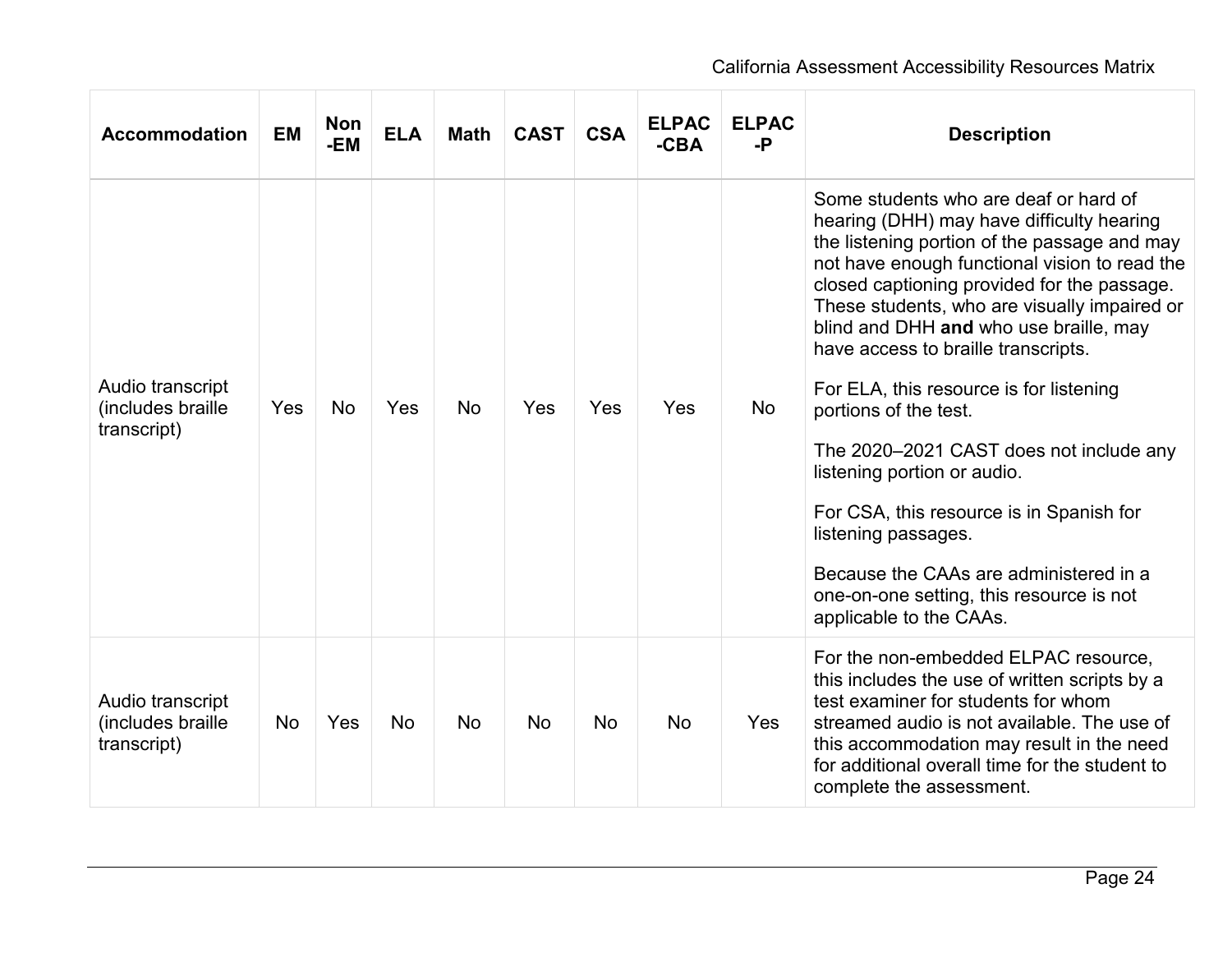| <b>Accommodation</b> | <b>EM</b> | <b>Non</b><br>-EM | <b>ELA</b> | <b>Math</b> | <b>CAST</b> | <b>CSA</b> | <b>ELPAC</b><br>$-CBA$ | <b>ELPAC</b><br>-P                 | <b>Description</b>                                                                                                                                                                                                                                                                                                                                                                                                                                                                                                                                                                                                                                                                                                                                                                                                                                                                                                                                                                                                          |
|----------------------|-----------|-------------------|------------|-------------|-------------|------------|------------------------|------------------------------------|-----------------------------------------------------------------------------------------------------------------------------------------------------------------------------------------------------------------------------------------------------------------------------------------------------------------------------------------------------------------------------------------------------------------------------------------------------------------------------------------------------------------------------------------------------------------------------------------------------------------------------------------------------------------------------------------------------------------------------------------------------------------------------------------------------------------------------------------------------------------------------------------------------------------------------------------------------------------------------------------------------------------------------|
| <b>Braille</b>       | Yes       | Yes               | Yes        | Yes         | Yes         | Yes        | Yes                    | Yes<br>(Non-<br><b>EM</b><br>only) | This resource is a raised-dot code that<br>individuals read with the fingertips. Graphic<br>material (e.g., maps, charts, graphs,<br>diagrams, and illustrations) is presented in a<br>raised format (paper or thermoform), called<br>tactile graphics. Contracted and non-<br>contracted braille is available; Nemeth and<br>UEB Technical code(s) are available for<br>math. The embedded resource is both<br>embossed and refreshable.<br>To request the CAST tactile package, or the<br>braille hybrid adaptive test for math, email<br>CalTAC at caltac@ets.org<br>Paper-pencil tests are available if students<br>cannot access the needed assistive<br>technology for refreshable braille<br>presentation and embossers for the<br>administration of the computer-based<br>CAASPP or ELPAC tests.<br>Because the CAAs are administered in a<br>one-on-one setting, this resource is not<br>applicable to the CAAs. In addition, this<br>resource is not available on the Alternate<br>ELPAC as an embedded resource. |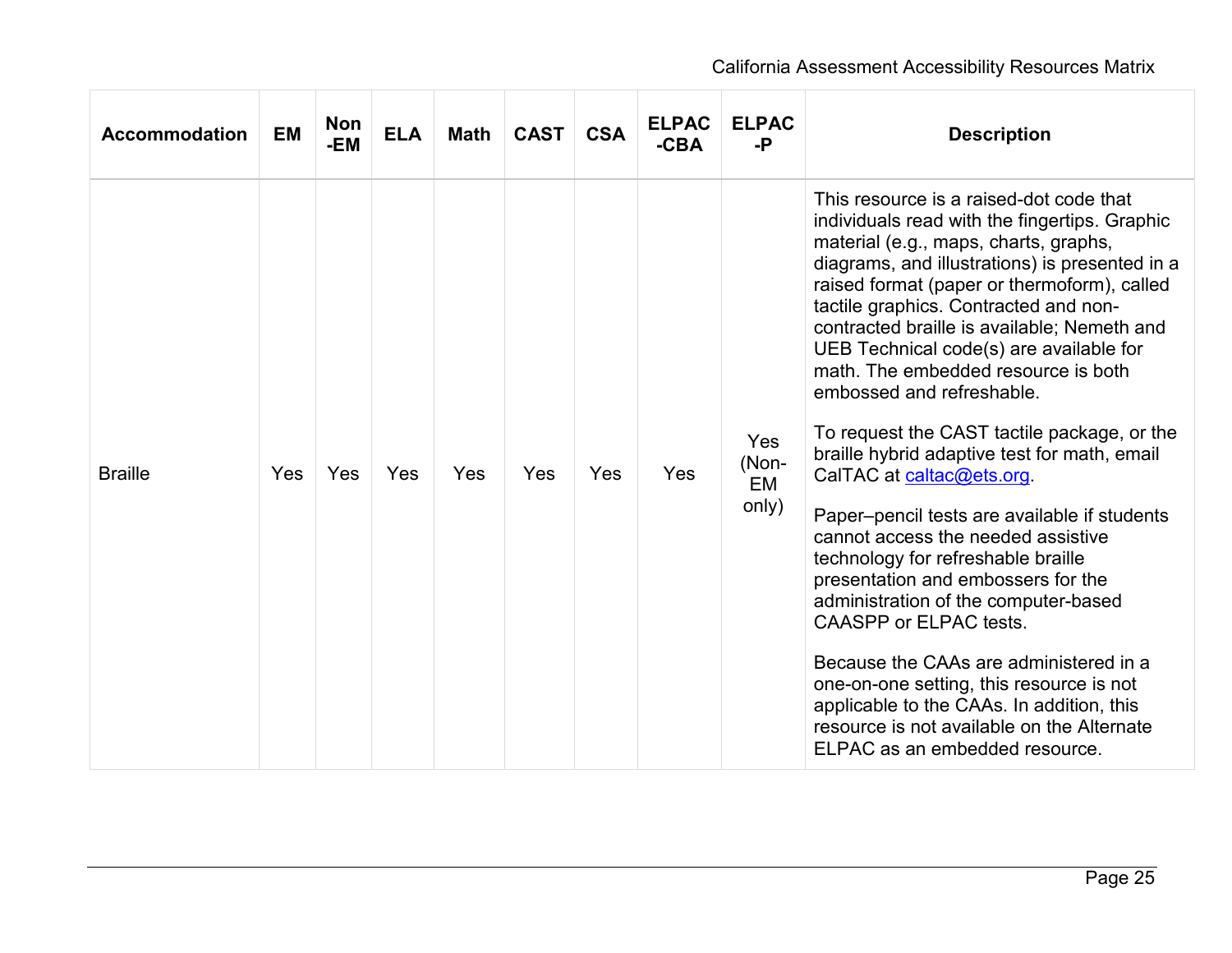| <b>Accommodation</b> | <b>EM</b> | <b>Non</b><br>-EM | <b>ELA</b> | <b>Math</b> | <b>CAST</b> | <b>CSA</b> | <b>ELPAC</b><br>$-CBA$ | <b>ELPAC</b><br>$-P$ | <b>Description</b>                                                                                                                                                                                                                                                                                                                                                                                                                                                  |
|----------------------|-----------|-------------------|------------|-------------|-------------|------------|------------------------|----------------------|---------------------------------------------------------------------------------------------------------------------------------------------------------------------------------------------------------------------------------------------------------------------------------------------------------------------------------------------------------------------------------------------------------------------------------------------------------------------|
| <b>Breaks</b>        | <b>No</b> | Yes               | No         | <b>No</b>   | No          | <b>No</b>  | Yes                    | Yes                  | Extended breaks in the middle of a domain-<br>level test administration are allowed as an<br>accommodation for students with disabilities<br>who have a documented need.                                                                                                                                                                                                                                                                                            |
| Calculator           | <b>No</b> | Yes               | <b>No</b>  | Yes         | <b>No</b>   | <b>No</b>  | <b>No</b>              | No                   | For math, this resource is a non-embedded<br>calculator for students needing a special<br>calculator, such as a braille calculator or a<br>talking calculator, currently unavailable<br>within the assessment platform.<br>This math accommodation is available for<br>allowed items in grades 6–8 and grade 11.                                                                                                                                                    |
| Closed captioning    | Yes       | <b>No</b>         | Yes        | <b>No</b>   | Yes         | Yes        | Yes                    | <b>No</b>            | Printed text that appears on the computer<br>screen as audio materials is presented.<br>The 2020-21 CAST does not include any<br>listening portion or audio.<br>For ELA and CSA, this resource is available<br>only for the listening portion.<br>Because the CAAs are administered in a<br>one-on-one setting, this resource is not<br>applicable to the CAAs. In addition, this<br>resource is not available with the Alternate<br>ELPAC as an embedded resource. |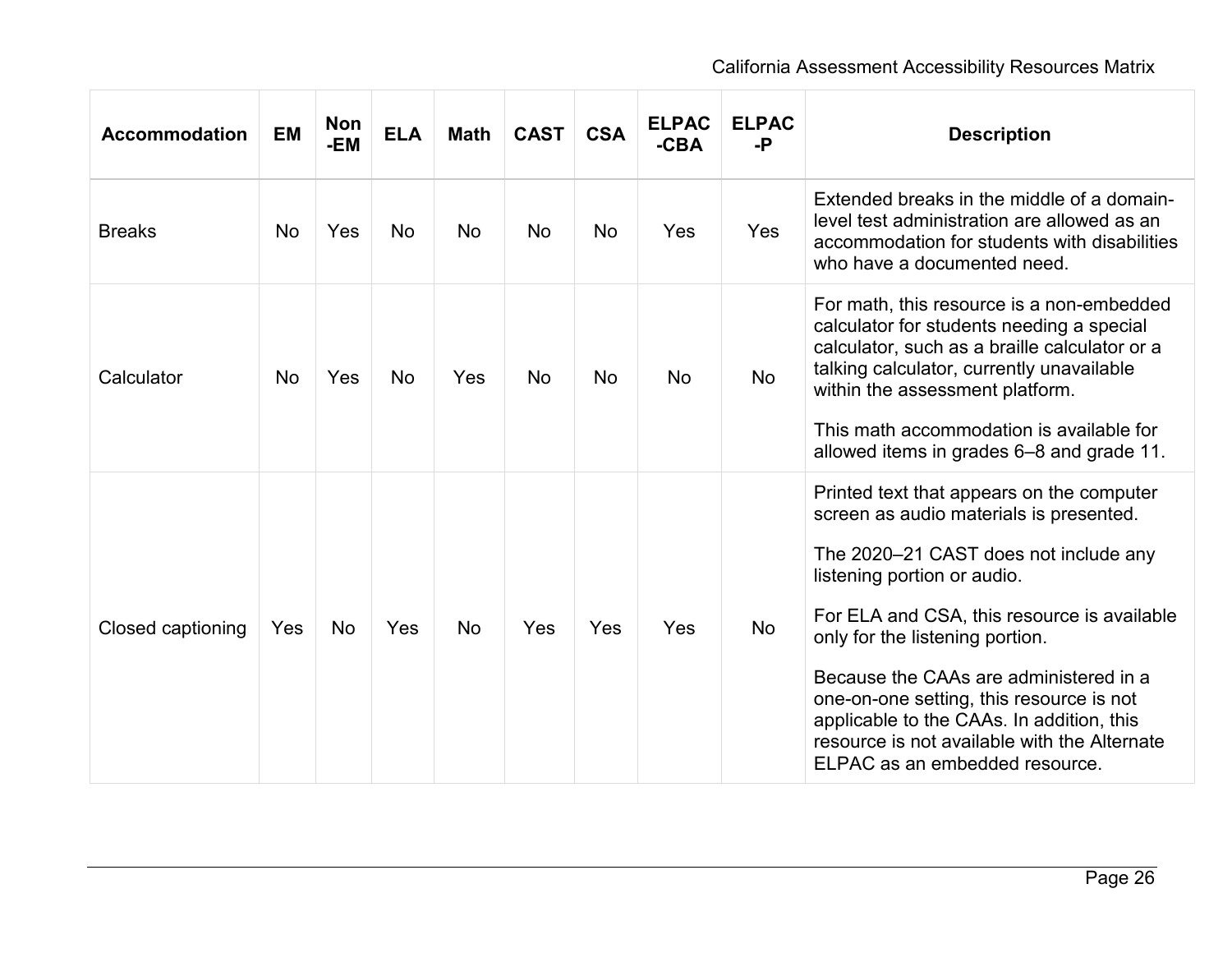| <b>Accommodation</b>        | <b>EM</b> | <b>Non</b><br>-EM | <b>ELA</b> | <b>Math</b> | <b>CAST</b> | <b>CSA</b> | <b>ELPAC</b><br>$-CBA$ | <b>ELPAC</b><br>$-P$ | <b>Description</b>                                                                                                                                                                                                                                                                                                                                                       |
|-----------------------------|-----------|-------------------|------------|-------------|-------------|------------|------------------------|----------------------|--------------------------------------------------------------------------------------------------------------------------------------------------------------------------------------------------------------------------------------------------------------------------------------------------------------------------------------------------------------------------|
| Large-print<br>special form | <b>No</b> | Yes               | Yes        | Yes         | Yes         | <b>No</b>  | Yes                    | Yes                  | Large-print special forms are available for<br>ELA, math, CAST, and ELPAC. LEAs must<br>request approval from the California<br>Department of Education (CDE) to qualify for<br>these printed materials.                                                                                                                                                                 |
| Multiplication<br>table     | No        | Yes               | <b>No</b>  | Yes         | <b>No</b>   | <b>No</b>  | <b>No</b>              | No                   | For math, a paper-based multiplication table<br>(1-12) for all grades is available from<br><b>Smarter Balanced for reference</b><br>(http://www.caaspp.org/rsc/pdfs/CAASPP.m<br>ultiplication-table.pdf).                                                                                                                                                                |
| Print on demand             | <b>No</b> | Yes               | Yes        | Yes         | Yes         | Yes        | <b>No</b>              | <b>No</b>            | Paper copies of passages/stimuli and/or<br>items are printed for students. To establish<br>this setting, email CalTAC at caltac@ets.org.<br>For CAASPP, this resource is an<br>accommodation. For ELPAC, refer to the<br>print on demand designated support.                                                                                                             |
| Read aloud                  | <b>No</b> | Yes               | Yes        | <b>No</b>   | <b>No</b>   | Yes        | <b>No</b>              | <b>No</b>            | Text is read aloud to the student by a trained<br>and qualified person who follows the<br>administration guidelines and read aloud<br>protocol (refer to<br>https://portal.smarterbalanced.org/library/en/<br>read-aloud-guidelines.pdf). All or portions of<br>the content may be read aloud.<br>This resource is an accommodation for ELA<br>and CSA reading passages. |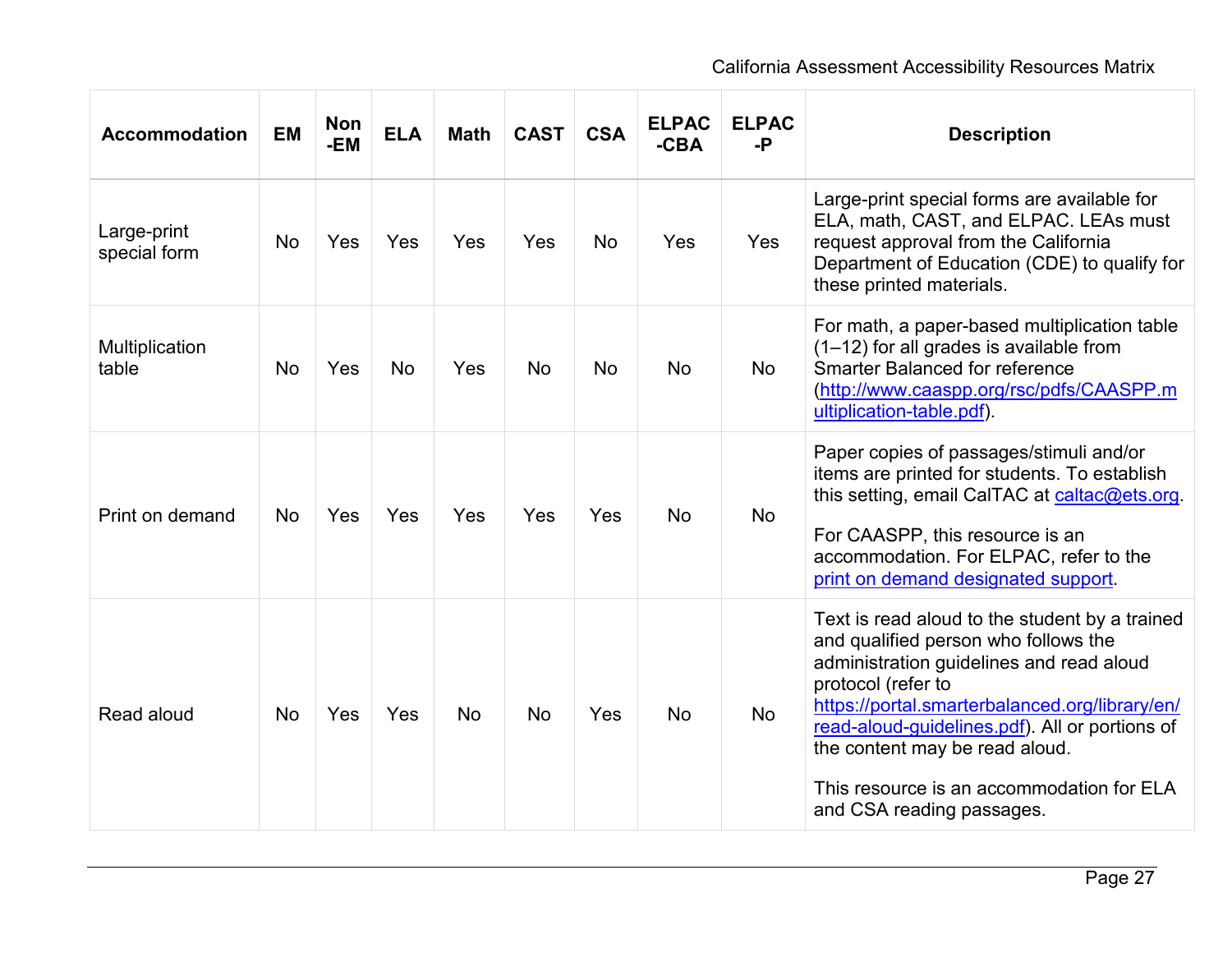| <b>Accommodation</b> | <b>EM</b> | <b>Non</b><br>-EM | <b>ELA</b> | <b>Math</b> | <b>CAST</b> | <b>CSA</b> | <b>ELPAC</b><br>$-CBA$ | <b>ELPAC</b><br>-P | <b>Description</b>                                                                                                                                                                                                                                                                                                                                                                                                                                                                                                |  |
|----------------------|-----------|-------------------|------------|-------------|-------------|------------|------------------------|--------------------|-------------------------------------------------------------------------------------------------------------------------------------------------------------------------------------------------------------------------------------------------------------------------------------------------------------------------------------------------------------------------------------------------------------------------------------------------------------------------------------------------------------------|--|
| Scribe               | No        | Yes               | Yes        | <b>No</b>   | No          | Yes        | Yes                    | Yes                | Students dictate their responses to a person<br>who records verbatim what they dictate. The<br>scribe must be trained and qualified and<br>must follow the scribing protocol at<br>https://portal.smarterbalanced.org/library/en/<br>scribing-protocol.pdf<br>This resource is an accommodation for the<br>ELA performance task full write.<br>For ELPAC, a trained scribe may transcribe<br>the students' responses in the Answer Book<br>or testing interface. The scribe must follow<br>the scribing protocol. |  |
| Speech-to-text       | <b>No</b> | Yes               | Yes        | Yes         | Yes         | <b>No</b>  | Yes                    | No                 | Voice recognition allows students to use<br>their voices as input devices to the computer<br>to dictate responses or give commands<br>(e.g., opening application programs, pulling<br>down menus, and saving work). Voice<br>recognition software generally can recognize<br>speech up to 160 words per minute.<br>Students may use their own assistive<br>technology devices.                                                                                                                                    |  |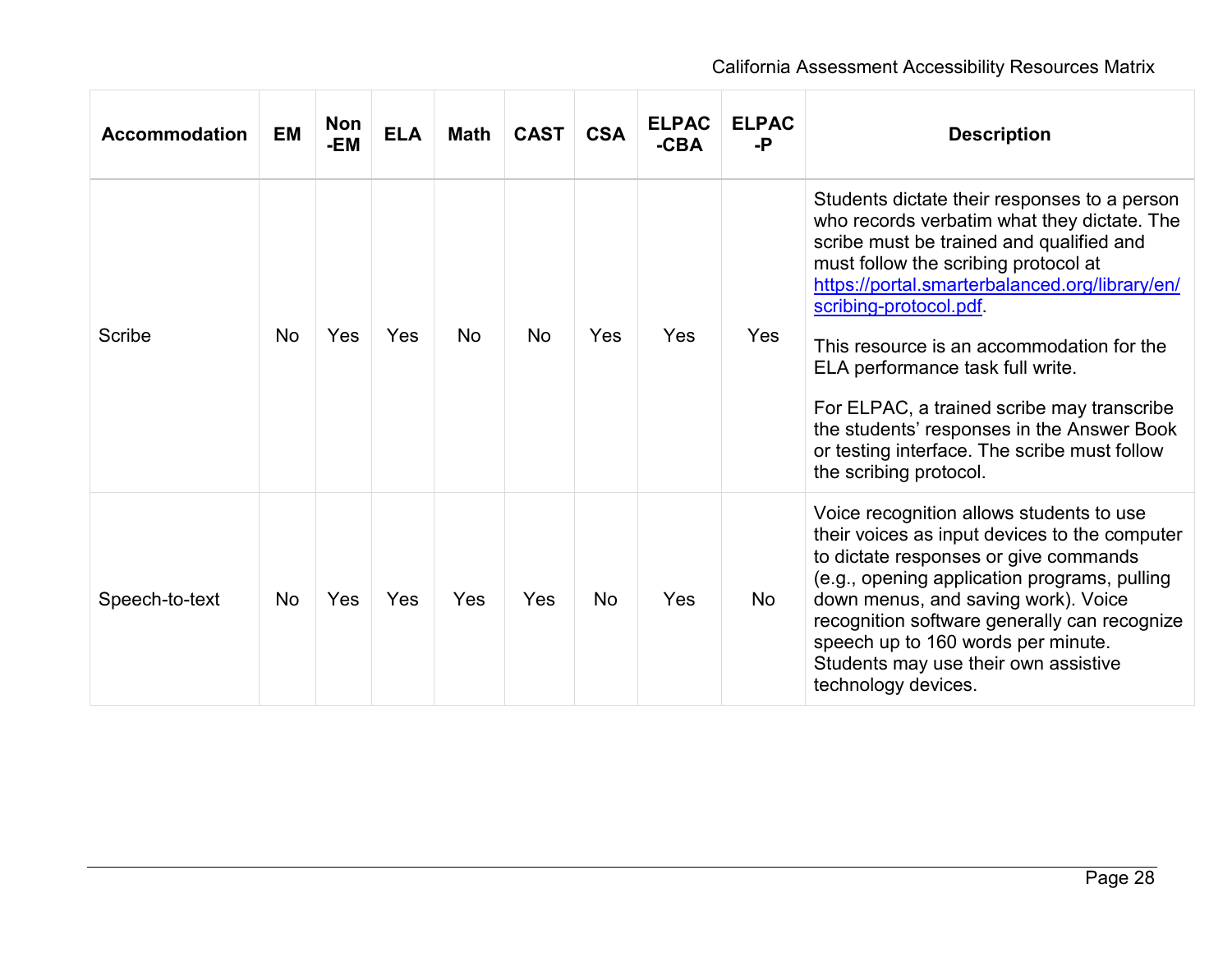# California Assessment Accessibility Resources Matrix

| <b>Accommodation</b> | EM         | Non<br>-EM | <b>ELA</b> | <b>Math</b> | <b>CAST</b> | <b>CSA</b> | <b>ELPAC</b><br>$-CBA$ | <b>ELPAC</b><br>-P | <b>Description</b>                                                                                                                                                                                                                                                                                                                                                                                                                                                                                                                                                              |
|----------------------|------------|------------|------------|-------------|-------------|------------|------------------------|--------------------|---------------------------------------------------------------------------------------------------------------------------------------------------------------------------------------------------------------------------------------------------------------------------------------------------------------------------------------------------------------------------------------------------------------------------------------------------------------------------------------------------------------------------------------------------------------------------------|
| Text-to-speech       | <b>Yes</b> | No.        | Yes        | <b>No</b>   | No          | Yes        | <b>Yes</b>             | No.                | Text is read aloud to the student via<br>embedded text-to-speech technology. The<br>student is able to control the speed as well<br>as the volume of the voice.<br>For ELA and the CSA, this resource is an<br>accommodation for reading passages.<br>For ELPAC, this resource is an<br>accommodation for the Listening, Speaking,<br>and Writing domains.<br>Because the CAAs are administered in a<br>one-on-one setting, this resource is not<br>applicable to the CAAs. In addition, this<br>resource is not available with the Alternate<br>ELPAC as an embedded resource. |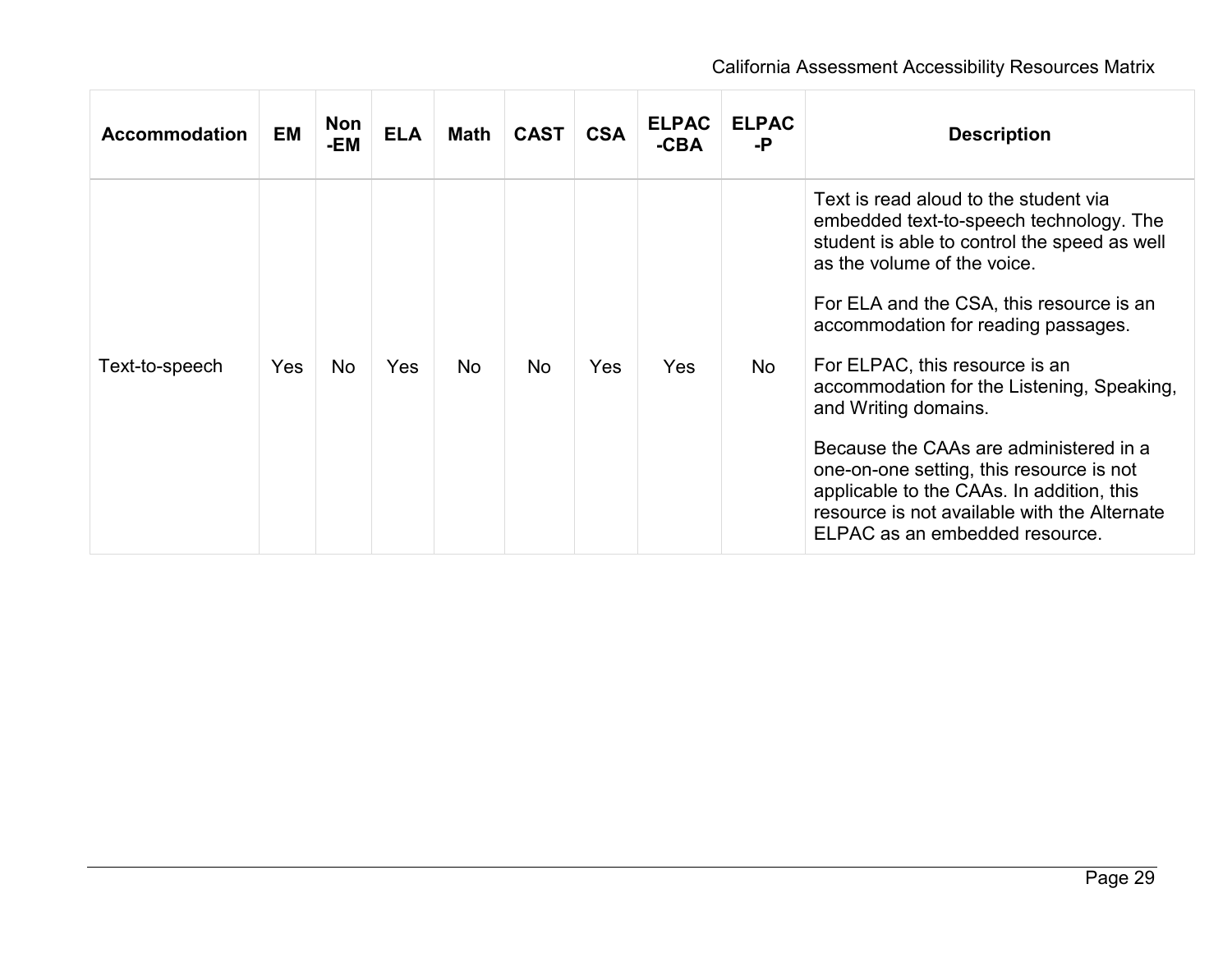| <b>Accommodation</b> | EM        | <b>Non</b><br>-EM | <b>ELA</b> | <b>Math</b> | <b>CAST</b> | <b>CSA</b> | <b>ELPAC</b><br>$-CBA$ | <b>ELPAC</b><br>-P | <b>Description</b>                                                                                                                                                                                                                                                                                                                                                                                                                                                                                                                                                                                                                                                                                                                |  |
|----------------------|-----------|-------------------|------------|-------------|-------------|------------|------------------------|--------------------|-----------------------------------------------------------------------------------------------------------------------------------------------------------------------------------------------------------------------------------------------------------------------------------------------------------------------------------------------------------------------------------------------------------------------------------------------------------------------------------------------------------------------------------------------------------------------------------------------------------------------------------------------------------------------------------------------------------------------------------|--|
| Word prediction      | <b>No</b> | Yes               | Yes        | Yes         | Yes         | <b>No</b>  | <b>No</b>              | <b>No</b>          | Word prediction allows students to begin<br>writing a word and choose from a list of<br>words that have been predicted from word<br>frequency and syntax rules. Word prediction<br>is delivered via a non-embedded software<br>program. The program must use only single<br>word prediction. Functionality such as<br>phrase prediction, predict ahead, or next<br>word must be deactivated. The program<br>must have settings that allow only a basic<br>dictionary. Expanded dictionaries, such as<br>topic dictionaries and word banks, must be<br>deactivated. Phonetic spelling functionality<br>may be used, as well as speech output built<br>into the program that reads back the<br>information the student has written. |  |
| Word processor       | No.       | Yes               | <b>No</b>  | <b>No</b>   | No          | <b>No</b>  | No                     | Yes                | For the ELPAC-P, students may use word<br>processing software for their responses in<br>the Writing domain; in grades 3–12, the<br>spelling and grammar check must be turned<br>off. Student responses must be transcribed<br>into the answer book.                                                                                                                                                                                                                                                                                                                                                                                                                                                                               |  |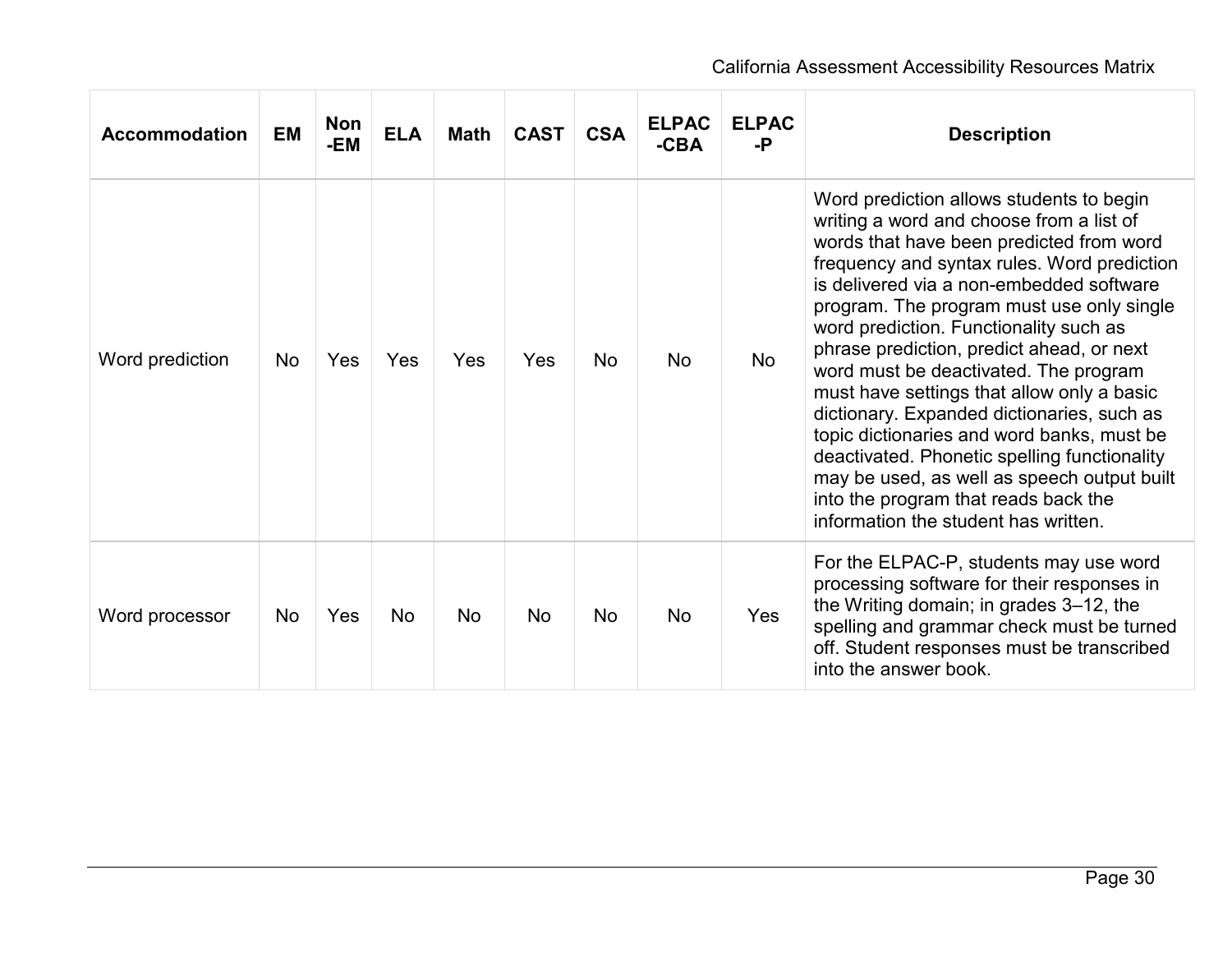### <span id="page-30-0"></span>**Part 4—Instructional Supports and Resources for Alternate Assessments**

The California Alternate Assessments (CAAs) are administered to students one-on-one by a test examiner. The operational field test Alternate ELPAC will begin in January 2021. It, too, will be administered to students one-on-one by a test examiner. Although most universal tools, designated supports, and accommodations listed thus far in this matrix are available for the CAAs and will be available for the Alternate ELPAC through the online testing interface (with the exceptions noted below), students taking the CAAs and Alternate ELPAC may also need additional instructional supports, including the administration of the alternate assessments in the language of instruction, physical supports, and resources documented in the student's IEP or Section 504 plan. For the CAA Science, because of its design, any instructional supports specified in the student's IEP and used in daily instruction may be used for the embedded performance tasks.

The following embedded resources are *not available for alternate assessments*:

- American Sign Language videos
- Audio transcript
- Braille
- Calculator
- Closed captioning
- Text-to-speech
- Translated test directions
- Translation glossaries
- Translations (Spanish stacked)

For braille, however, the test examiner can request print-on-demand functionality to produce braille documents. For a handful of ELA items in grades three and four that have decoding as part of the construct, support and guidance will be available to LEAs for brailling the appropriate text.

The "language of instruction" may include instructional or physical supports needed for communication and instruction. Some test practices (e.g., hand-over-hand), as noted in the *Test Administration Manual,* found on the Manuals and Instructions web page at [http://www.caaspp.org/administration/instructions/index.html,](http://www.caaspp.org/administration/instructions/index.html) are inappropriate and not allowed on the CAAs and the Alternate ELPAC. Examples of permissible non-embedded instructional and physical supports are provided below.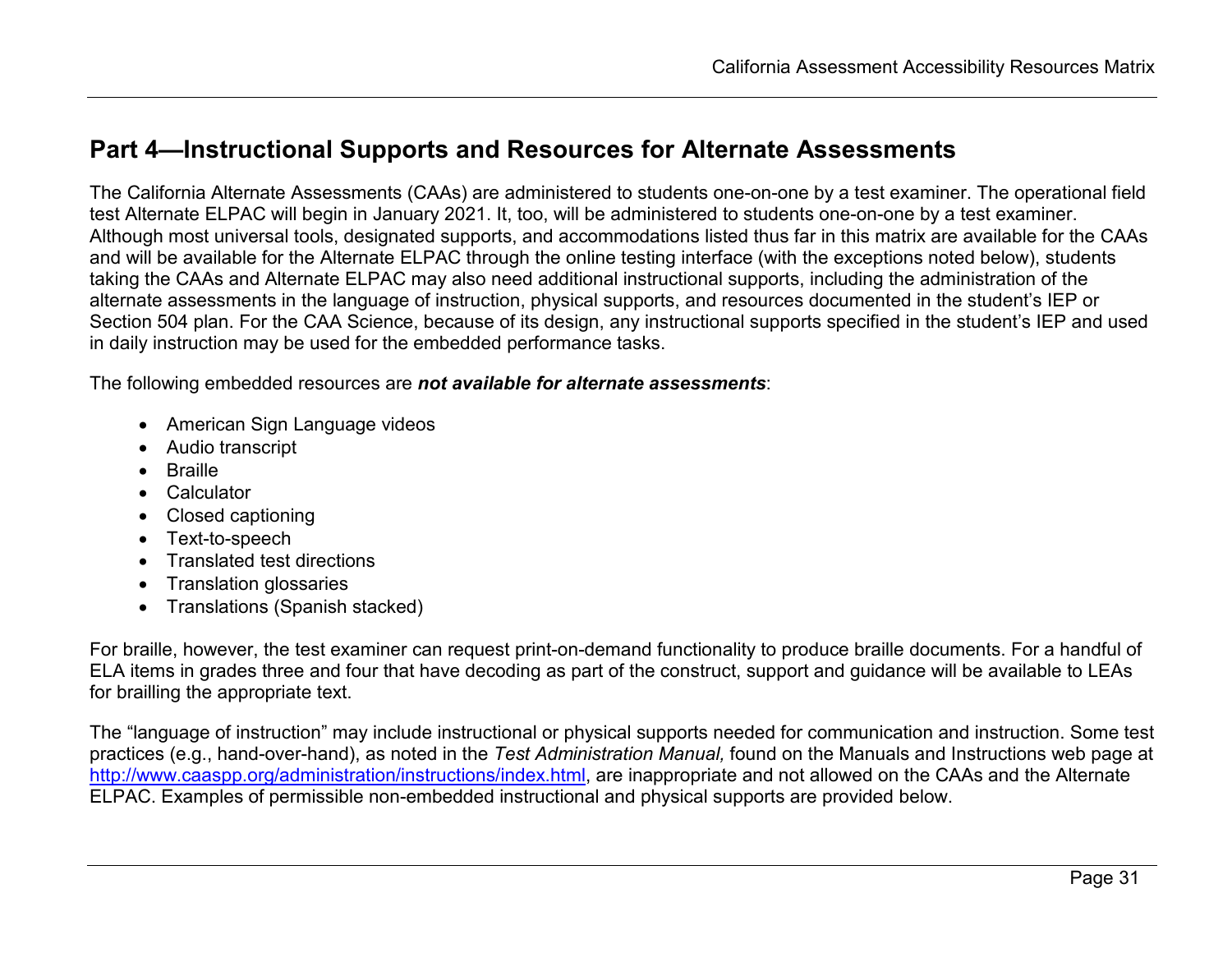#### **Examples of Permissible Instructional Supports**

- Allowing the test examiner to sign to the student as the language of instruction.
- Allowing the student to use an augmentative communication devise (e.g., Audiovox, switch)
- Allowing nonverbal students to respond with gestures, movements, or vocalization in place of speech
- Accepting eye gaze as a way of indicating a response [\(http://www.caaspp.org/rsc/pdfs/CAASPP.eye-gaze-guidance.pdf\)](http://www.caaspp.org/rsc/pdfs/CAASPP.eye-gaze-guidance.pdf)
- Accepting a change in muscle tone or a change in facial expression as an observed behavior
- Allowing students to direct another person (an aide or a test examiner) in performing physical tasks
- Allowing the use of the student's calculator (except in grade three), 100s number table, or other instructional supports instead of the embedded supports provided through the testing platform as long as those supports do not impact the test construct

#### **Examples of Permissible Physical Supports**

- Structuring the test environment to eliminate distractions for students who are particularly distractible
- Positioning and stabilizing the student to allow for the most controlled movement possible as well as for student comfort and access to the test platform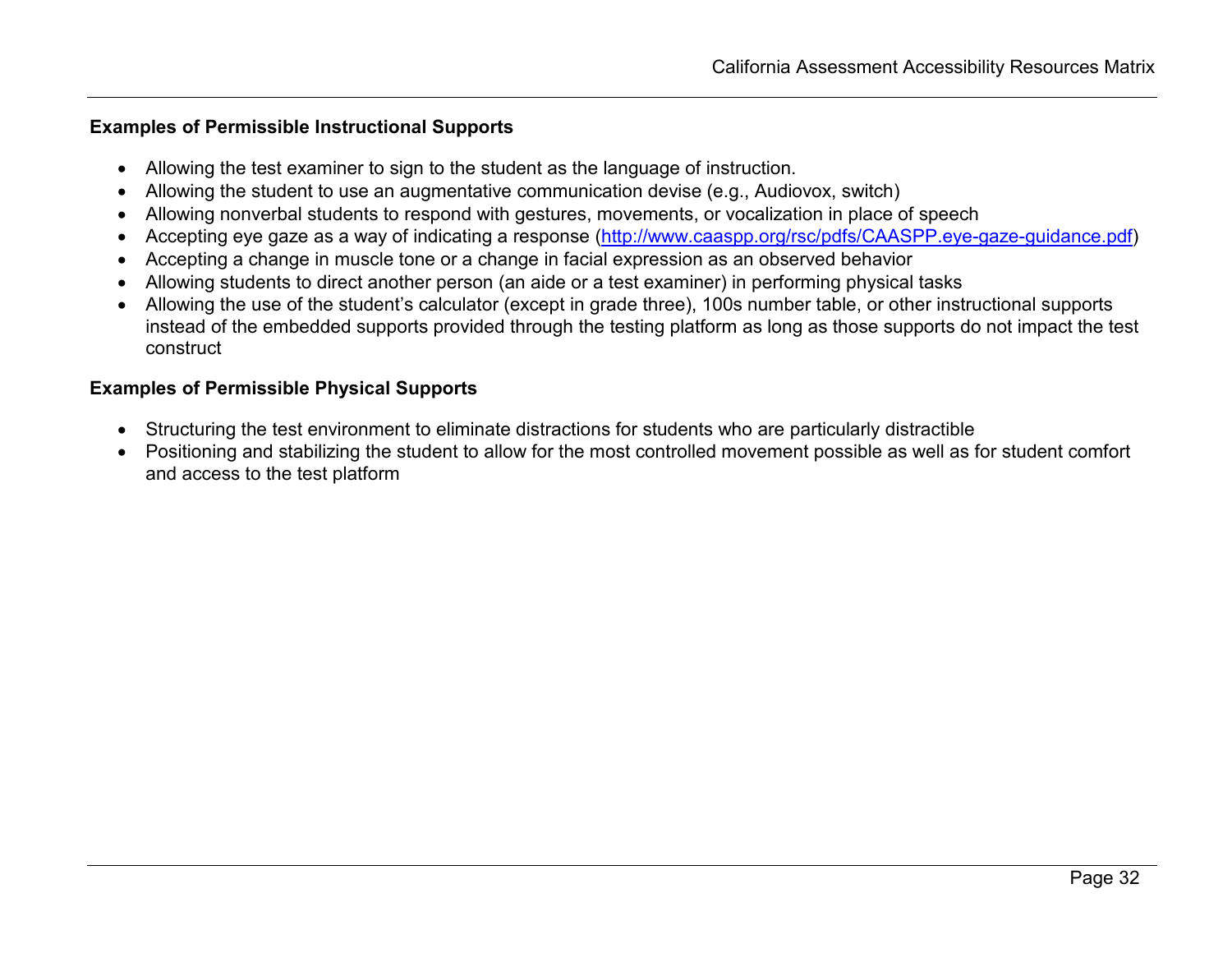### <span id="page-32-0"></span>**Part 5—Unlisted Resources**

Unlisted resources are not universal tools, designated supports, or accommodations. Unlisted resources shall be made available if specified in the eligible student's IEP or Section 504 plan and only on approval by the California Department of Education (CDE).

The LEA may use the Unlisted Resources Request form, available in TOMS [\(http://www.caaspp.org](http://www.caaspp.org/) or [http://www.elpac.org\)](http://www.elpac.org/), to request the use of unlisted resources required by a student's IEP or Section 504 plan. The request must be made a minimum of ten business days before the student's first day of testing. The CDE will reply to the request within four business days.

The CDE has pre-identified, on the following page, non-embedded unlisted resources for ELA, mathematics, science, primary language assessments, and the ELPAC that change the construct being measured. There are no pre-identified non-embedded resources for the alternate assessments. Approval of an unlisted resource that has not been pre-identified will be granted by the CDE on the basis of the IEP team's and/or Section 504 plan's designation and if the unlisted resource does not compromise the test's security. The CDE shall make a determination of whether the requested unlisted resource that has not been pre-identified changes the construct being measured.

Unlisted resources that do not change the measured construct are not invalidated. IEP teams should not allow the impact of an LEA's accountability to outweigh the needs of the student, per regulations (5 *California Code of Regulations* sections 854.9 and 11518.37). If the CDE determines the unlisted resource changes the measured construct:

- The student's score and LEA participation rate indicator may be impacted.
- The student's CAASPP score is invalidated and the student is not included in the participation rate indicator.
- The student's ELPAC score will result in the lowest obtainable scale score for the domain.
- An individual score report will still be generated in both the CAASPP and ELPAC.

The following table lists pre-identified non-embedded unlisted resources that change the construct being measured for the following California tests: Smarter Balanced ELA, mathematics; California Science Test (CAST); California Spanish Assessment (CSA); and the ELPAC.